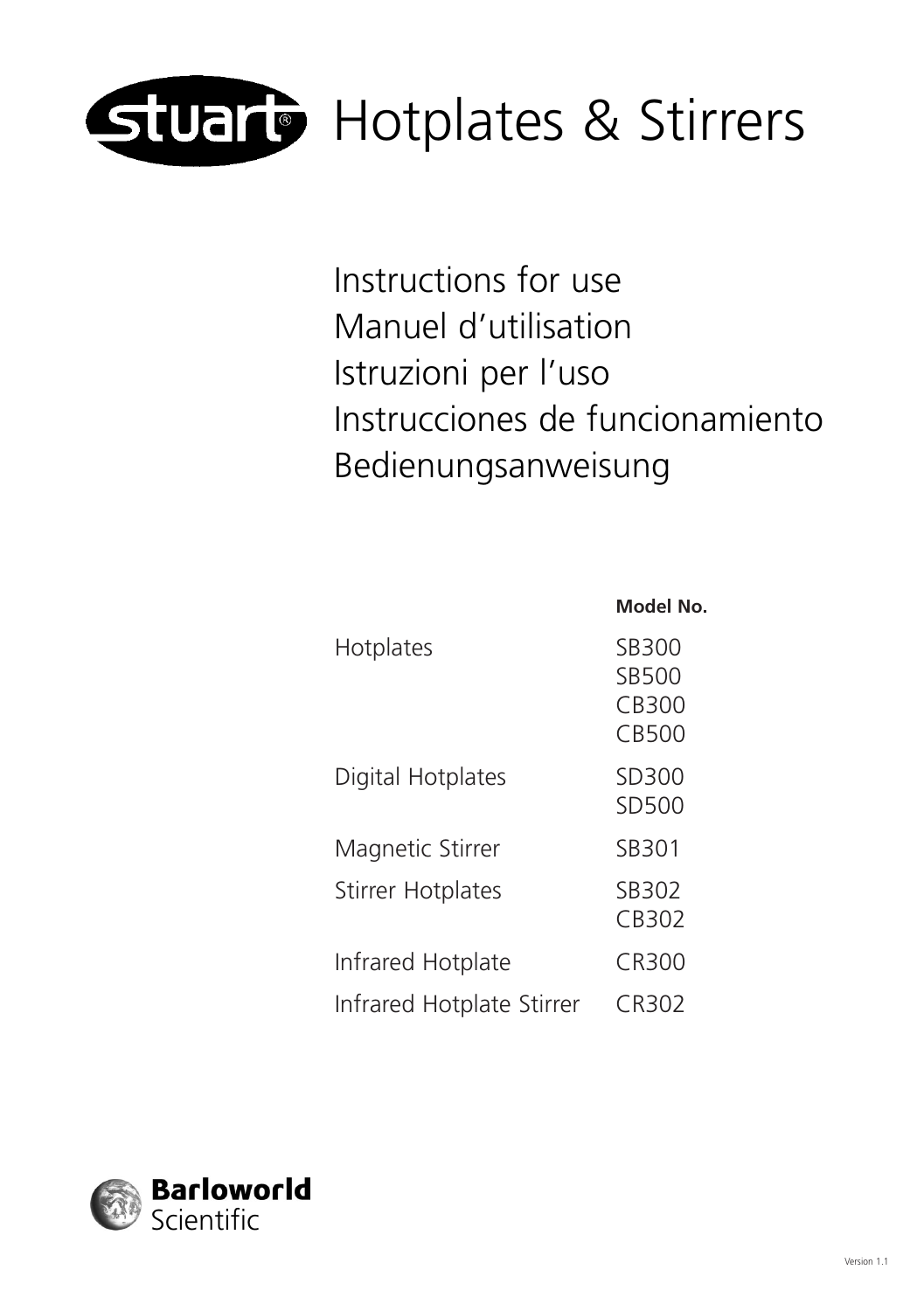### **Before Use**

**Thank you for purchasing this Barloworld Scientific product. To get the best performance from the equipment, and for your own safety, please read these instructions carefully before use.**

#### **If the equipment is not used in the manner described in this manual the protection provided may be impaired.**

This equipment is designed to operate under the following conditions:-

- ❖ For indoor use only
- ❖ Use in a well ventilated area
- ❖ Ambient temperature range +5°C to +40°C
- ❖ Altitude to 2000m
- ❖ Relative humidity not exceeding 80%
- ❖ Mains supply fluctuation not exceeding 10%
- ❖ Overvoltage category II IEC60364-4-443
- ❖ Pollution degree 2 IEC664
- ❖ Use with a minimum distance all around of 200mm from walls or other items

# **Electrical Installation**

Before connection please read and understand this instruction manual and ensure that the line supply corresponds to that shown on the rating plate. All models require a supply rated at: 230V, 50Hz, ~, single phase.

Power consumption is:

| Model | Power | Model | Power |
|-------|-------|-------|-------|
| SB300 | 600W  | CB300 | 1200W |
| SB301 | 50W   | CB302 | 1250W |
| SB302 | 650W  | CB500 | 2250W |
| SB500 | 1500W | CR300 | 900W  |
| SD300 | 600W  | CR302 | 950W  |
| SD500 | 1500W |       |       |



### **THIS INSTRUMENT MUST BE EARTHED**

All models are supplied with two mains leads fitted with IEC plugs for connection to the instrument. One has a U.K. 3 pin plug and the other has a 2 pin "Shuko" plug for connection to the mains. Choose the lead appropriate for your electrical installation and discard the other.

Should neither lead be suitable, take the lead with the U.K. plug and replace the plug with a suitable alternative. This involves cutting off the moulded plug, preparing the cable and connecting to the rewireable plug in accordance with its instructions.

#### **IT IS IMPORTANT THAT THIS OPERATION SHOULD ONLY BE UNDERTAKEN BY A QUALIFIED ELECTRICIAN**

NOTE: Refer to the equipment's rating plate to ensure that the plug and fusing are suitable for the voltage and wattage stated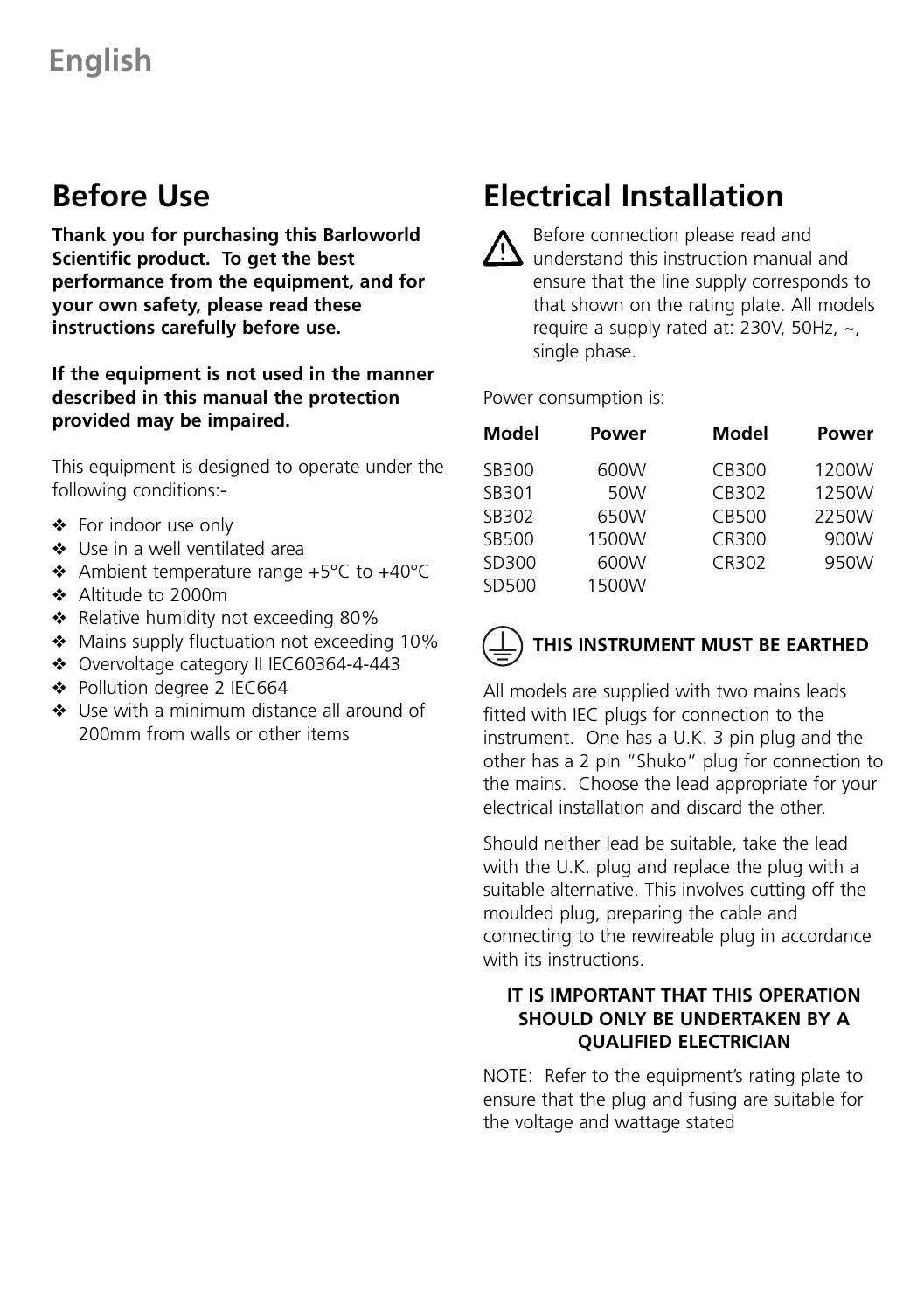The wires in the mains cable are coloured as follows:

> BROWN - LIVE BLUE - NEUTRAL GREEN/YELLOW - EARTH

The instruments are fitted with an IEC socket at the rear of the instrument for connection of the mains lead. The appropriate mains lead should be connected BEFORE connection to the mains supply.

Should the mains lead need replacement a cable of 1mm**<sup>2</sup>** of harmonised code H05W-F connected to an IEC320 plug should be used.

N.B. The UK mains lead is protected by a 10A fuse mounted in the plug top.

### **IF IN DOUBT CONSULT A QUALIFIED ELECTRICIAN**

When connected to the mains electricity supply a green light on the front panel illuminates, except for the digital SD300 and SD500 models where the display will illuminate showing the word "OFF".

# **Safety Advice Before Use**

- ❖ If the mains supply is interrupted the units will restart with its current settings on the restoration of the electricity supply.
- ❖ Do not use an instrument with a ceramic top if the top plate is scratched, chipped or shows signs of chemical etching.
- ❖ Position the instrument on a firm level surface away from any heat sensitive or flammable material.
- ❖ Do not use the units with flammable liquids or in a hazardous atmosphere.
- ❖ There is a danger of liquid spills if vessels are stirred too vigorously. Always build stirrer speed slowly and never stir faster than necessary.
- ❖ Never move or carry the instrument until it has been switched off and allowed to cool.
- ❖ Never move or carry the unit with containers on the top plate or while the instrument is connected to the mains electricity supply.

# **Hot Surfaces**

### **WARNING: The top surface of the instrument may be HOT. Do not leave heaters switched on when not in use.**

For user safety all heated models are fitted with a safety light to advise when the top is hot. This light will flash red on the front panel when the plate temperature exceeds 50°C and will continue to flash even if the heater is switched off so long as the instrument remains connected to the electricity supply.

# **Heating**

### **Models SB300, SB302, SB500, CB300, CB302, CB500:**

The knob labelled "Heat" on the front panel controls the heat output and hence the plate temperature.

The knob is graduated from 1 - 9. Increasing the value increases the heat output.

Turn the hotplate control knob clockwise to the desired setting. The amber load indicator light will illuminate and it will begin to cycle on and off when the desired temperature is reached and the hotplate begins to control.

### **Models SD300 and SD500:**

When connected to the mains electricity supply the digital display will illuminate and show the word OFF.

Switch the unit on by pressing the left hand one of the 2 buttons located to the left of the digital display. The display will now show the actual plate temperature in degrees Celsius.

Press and hold the "press to set" button, the right hand one of the 2 buttons located to the left of the digital display. The display will now show the set temperature.

The set temperature may be adjusted by turning the knob located to the right of the digital display whilst continuing to hold in the "press to set" button. When the desired setting is displayed release the "press to set" button. The display will revert to show the actual plate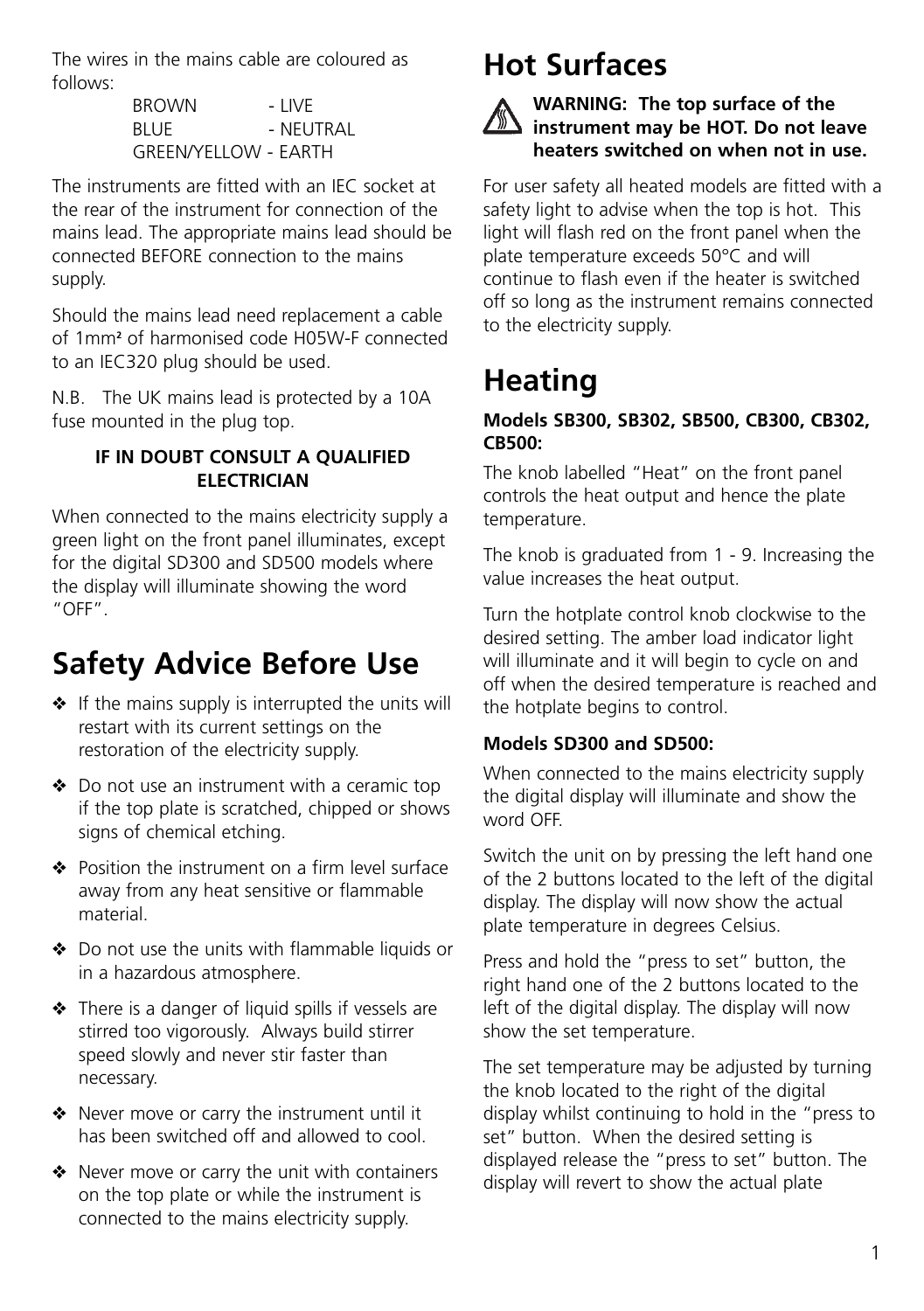temperature and the instrument will begin to heat.

The set temperature can be observed at any time by pressing the "press to set" button.

Turning the adjusting knob without pressing the "press to set" switch will have no effect on the hotplate setting.

### **Models CR300 and CR302:**

The knob labelled "Heat" on the front panel controls the heat output and hence the plate temperature. When the heat is switched on the amber pilot light illuminates.

The knob is graduated from 1 - 9. Increasing the value increases the heat output.

In operation only the area defined by the pattern will become fully heated. The outer edges remain cooler for safety considerations.

Vessels larger than the described area should not be used. Failure to observe this could give rise to overheating of the outer parts of the instrument.

**NOTE: To prevent overheating of the infrared heater a temperature limiter is fitted which switches off the heater should the temperature exceed 580°C.**

# **Stirring**

### **Models SB301, SB302, CB302 and CR302:**

The knob labelled "Stir" on the front panel controls the stirrer speed.

It is labelled with an arbitrary numeric scale, 1 - 9 and turning the knob to a higher setting increases stirrer speed.

When the stirrer is switched on the amber pilot light illuminates.

### **Cleaning and Care**

Before attempting cleaning disconnect from the mains electricity supply and ensure that the top is cool.

Periodically clean the body of the instrument using a damp cloth and mild detergent solution. Do not use harsh or abrasive cleaning agents.

**Ceramic top models**: The ceramic top is very easy to keep clean. A damp cloth will normally remove most types of contamination. For more difficult stains a domestic cream cleanser is recommended. Cleaning is made easier if spillages are attended to promptly. In any case, spillages of alkali, phosphoric acid and hydrofluoric acid MUST be removed immediately as these chemicals can attack and damage the glass ceramic. Ensure that the appropriate safety precautions are observed.

During cleaning and general operation take care not to scratch the surface of the top plate as this could result in subsequent thermal breakage.

#### **WARNING: A ceramic top which is scratched, chipped, chemically etched or damaged must not be used.**

**Metal top models:** The metal top plates should be cleaned using a damp cloth and mild detergent solution. Do not use harsh or abrasive cleaning agents. Cleaning is made easier if spillages are attended to promptly. In any case, spillages of acids and alkalis MUST be removed immediately as these chemicals can attack and damage the aluminium alloy. Ensure that the appropriate safety precautions are observed.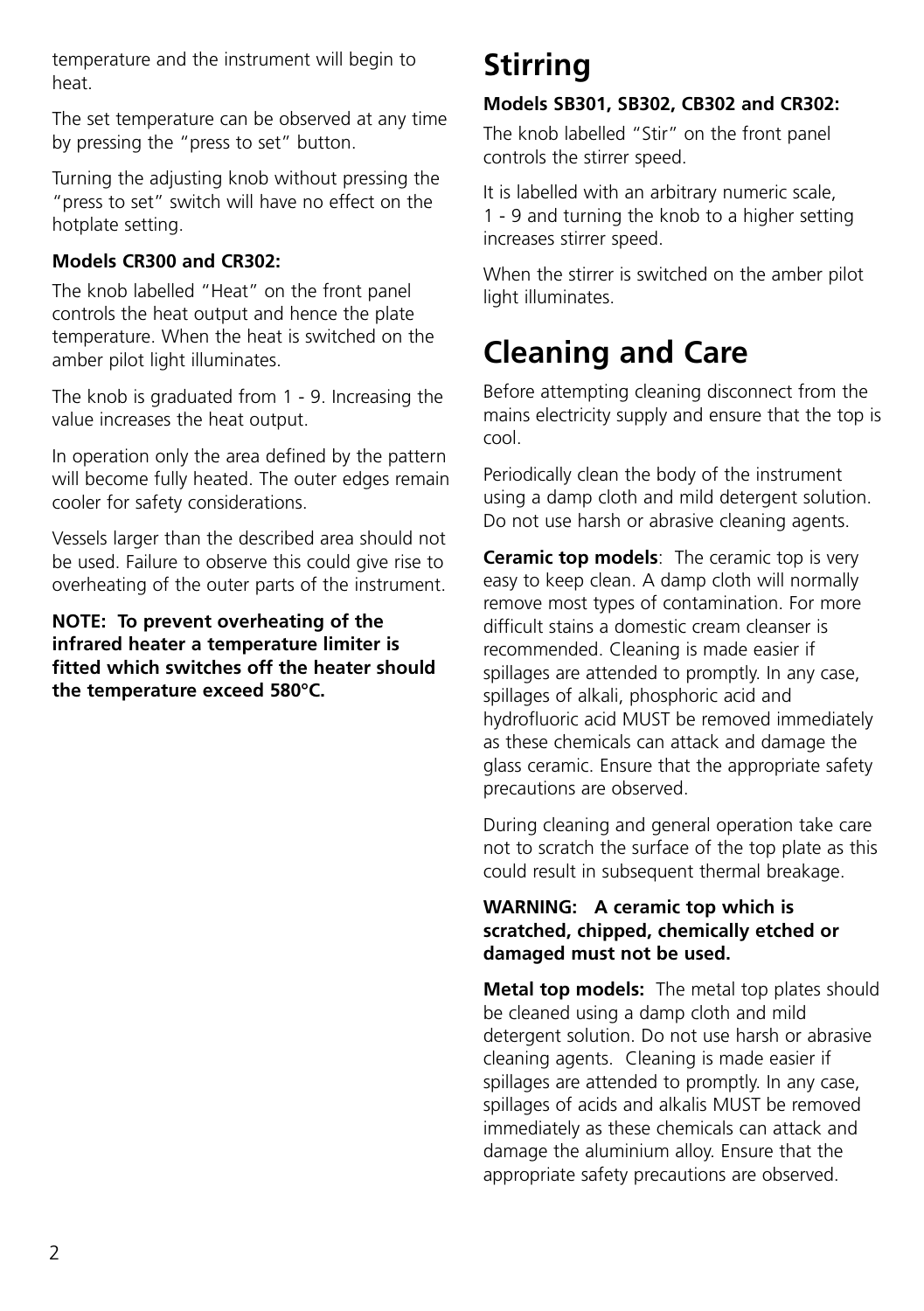# **Servicing and Repair**

This product range does not require any routine servicing.

### **Note: There are no internal user replaceable parts**

In the event of product failure any repair or replacement of parts should only be undertaken by suitably qualified personnel. For advice or to receive a service manual please contact the Technical Service Department of Barloworld Scientific Ltd. quoting model and serial number.

Only spare parts supplied or specified by Barloworld Scientific Ltd. or its agents should be used. Fitting of non-approved parts may affect the performance of the safety features designed into the instrument.

### **Note: The magnetic stirrer drive utilises strong magnets.**

If in any doubt, please contact the Technical Service Department of Barloworld Scientific Ltd. or the point of sale.

Barloworld Scientific Ltd. Stone, Staffordshire ST15 0SA United Kingdom Tel: +44 (0) 1785 812121 Fax: +44 (0) 1785 813748 e-mail equipment@barloworld-scientific.com www.barloworld-scientific.com

# **Warranty**

Barloworld Scientific Ltd warrants these instruments to be free from defects in material and workmanship, when used under normal laboratory conditions, for a period of **two** (2) years. In the event of a justified claim Barloworld Scientific will replace any defective component or replace the unit free of charge.

This warranty does NOT apply if damage is caused by fire, accident, misuse, neglect, incorrect adjustment or repair, damage caused by installation, adaptation, modification, fitting of non approved parts or repair by unauthorised personnel.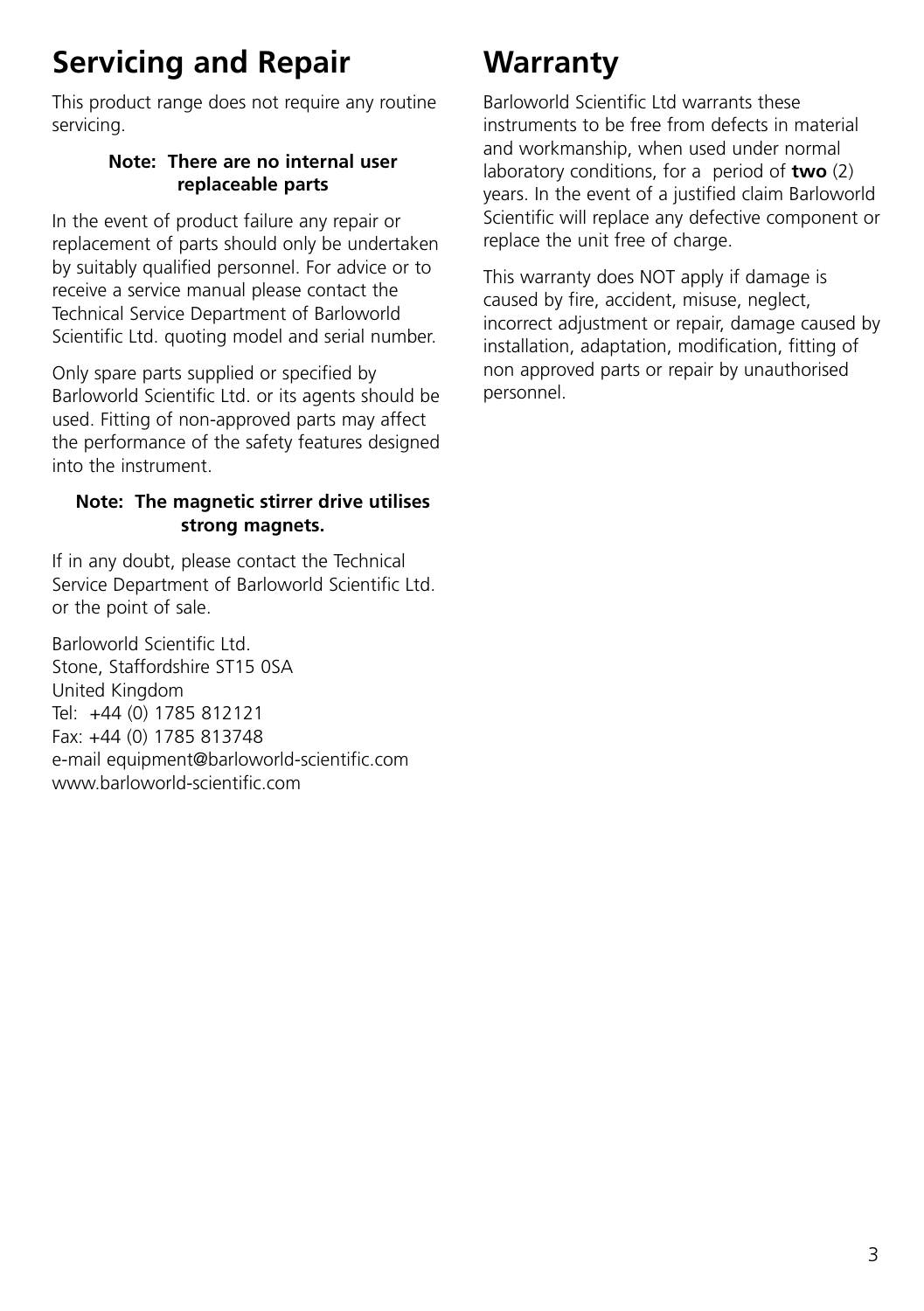### **Avant utilisation**

**Si le matériel n'est pas utilisé de la manière décrite dans le présent manuel, la protection fournie risque d'être amoindrie.**

Ce matériel est conçu pour fonctionner dans les conditions suivantes :

- ❖ Utilisation en intérieur uniquement
- ❖ Utilisation dans une zone bien ventilée
- ❖ Plage de températures ambiantes de +5°C à +40°C
- ❖ Altitude jusqu'à 2000m
- ❖ Humidité relative ne dépassant pas 80%
- ❖ Fluctuations d'alimentation secteur ne dépassant pas 10% de la tension nominale
- ❖ Surtension de catégorie II IEC 60364-4-443
- ❖ Pollution de degré 2 IEC664

# **Installation électrique**

Avant de procéder au branchement, prenez le temps de lire et comprendre ce manuel d'instructions et assurez-vous que l'alimentation de la ligne correspond à celle indiquée sur la plaque signalétique. Tous les modèles nécessitent une alimentation nominale de 230V, 50Hz, ~, monophasée.

La puissance consommée est :

| Modèle | <b>Puissance</b> | Modèle | <b>Puissance</b> |
|--------|------------------|--------|------------------|
| SB300  | 600W             | CB300  | 1200W            |
| SB301  | 50W              | CB302  | 1250W            |
| SB302  | 650W             | CB500  | 2250W            |
| SB500  | 1500W            | CR300  | 900W             |
| SD300  | 600W             | CR302  | 950W             |
| SD500  | 1500W            |        |                  |

### **CE MATERIEL DOIT ETRE RELIE A LA TERRE**

Tous les modèles sont livrés avec deux cordons secteur équipés de prises IEC à connecter à l'instrument. L'un présente une fiche britannique à 3 broches et l'autre possède une fiche "Shuko" à 2 broches pour le branchement sur secteur. Choisir le cordon approprié pour votre installation électrique et jeter l'autre.

Si ni l'un ni l'autre ne convient, prendre le cordon équipé de la fiche britannique et remplacer cette fiche par une prise de remplacement adaptée. Ceci implique de couper la fiche moulée, préparer le câble et le connecter à la fiche à monter, en conformité avec les instructions de cette dernière.

### **IL EST IMPORTANT QUE CETTE OPERATION NE SOIT EFFECTUEE QUE PAR UN ELECTRICIEN QUALIFIE**

NOTE : Se reporter à la plaque signalétique du matériel pour vérifier que la fiche et le fusible conviennent à la tension et à la puissance indiquées.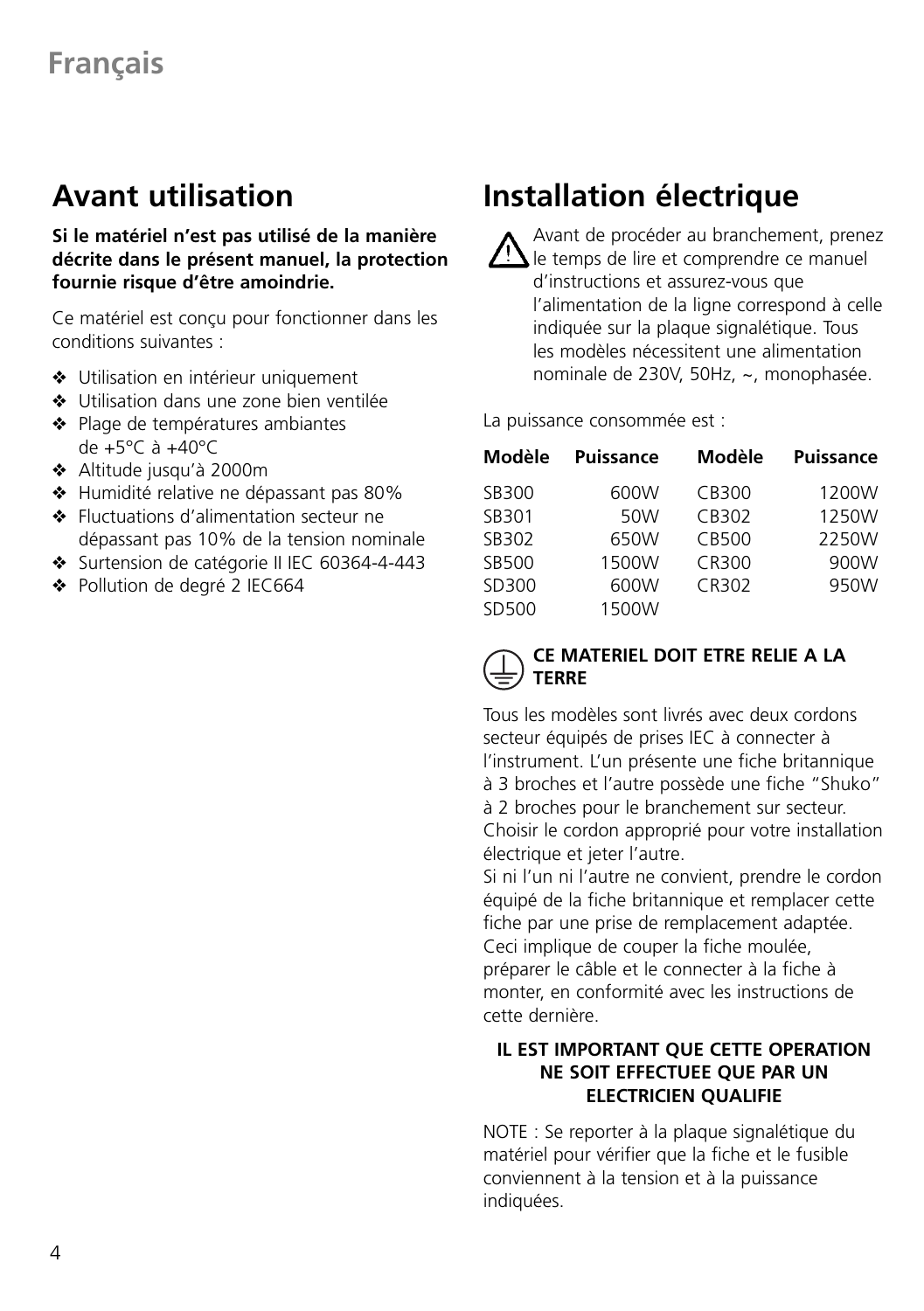Les fils du câble secteur ont les couleurs suivantes:

| MARRON            | - PHASE  |
|-------------------|----------|
| BI FU             | - NFUTRF |
| <b>VERT/JAUNE</b> | - TFRRF  |

Les instruments sont équipés d'une prise IEC à l'arrière de l'instrument pour le branchement du cordon secteur. Le cordon secteur approprié devra être connecté AVANT branchement à l'alimentation au secteur.

Si le cordon secteur doit être remplacé, un câble de 1mm2 au code harmonisé H05W-F connecté à une fiche IEC 320 devra être utilisé.

N.B. : Le cordon secteur britannique est protégé par un fusible 10A monté sur le haut de la fiche.

### **EN CAS DE DOUTE, CONSULTER UN ELECTRICIEN QUALIFIE**

Une fois l'instrument branché sur à l'alimentation électrique du secteur, un voyant vert s'allume sur le panneau de façade, sauf pour les modèles numériques SD300 et SD500 où l'afficheur s'allume en présentant le mot "OFF" (arrêt).

### **Conseils de sécurité avant utilisation**

- ❖ Si l'alimentation secteur est interrompue, les appareils redémarreront avec leurs réglages actuels au rétablissement de l'alimentation électrique.
- ❖ Ne pas utiliser un instrument comportant un dessus en céramique si la plaque supérieure est rayée, écaillée, ou montre des signes d'attaque chimique.
- ❖ Positionner l'instrument sur une surface stable et de niveau, loin de toute matière sensible à la chaleur ou inflammable.
- ❖ Ne pas utiliser ces appareils avec des liquides inflammables ou dans une atmosphère dangereuse.
- ❖ Il existe un risque de déversement de liquides si les récipients sont agités trop vigoureusement. Toujours augmenter lentement la vitesse d'agitation et ne jamais agiter plus vite que nécessaire.
- ❖ Ne jamais déplacer ou transporter l'instrument sans l'avoir mis hors tension et laissé refroidir.
- ❖ Ne jamais déplacer ou transporter l'appareil avec des récipients sur la plaque supérieure ou alors que l'instrument est branché à l'alimentation électrique secteur.

# **Surfaces chaudes**



### **ATTENTION : La surface supérieure de** *la milliviion : La survent pressure.*<br>**Al l'instrument peut être CHAUDE. Ne pas laisser les plaques chauffantes sous tension lorsqu'elles ne sont pas en service.**

Pour la sécurité des utilisateurs, tous les modèles chauffants sont équipés d'un voyant de sécurité pour avertir lorsque le dessus est chaud. Ce voyant clignote sur le panneau de façade quand la température de la plaque dépasse 50°C et il continuera de clignoter même si la plaque chauffante est mise hors tension, aussi longtemps que l'instrument restera branché à l'alimentation électrique.

# **Chauffage**

### **Modèles SB300, SB302, SB500, CB300, CB302, CB500 :**

La molette étiquetée "Heat" (chaleur) sur le panneau de façade commande la puissance calorifique et donc la température de la plaque.

La molette est graduée de 1 à 9. Augmenter son réglage fait augmenter la puissance calorifique.

Tourner la molette de commande de la plaque chauffante dans le sens horaire jusqu'au réglage voulu. Le voyant indicateur orange de charge va s'illuminer et va commencer à s'allumer et s'éteindre quand la température souhaitée est atteinte et que la plaque chauffante commence à la réguler.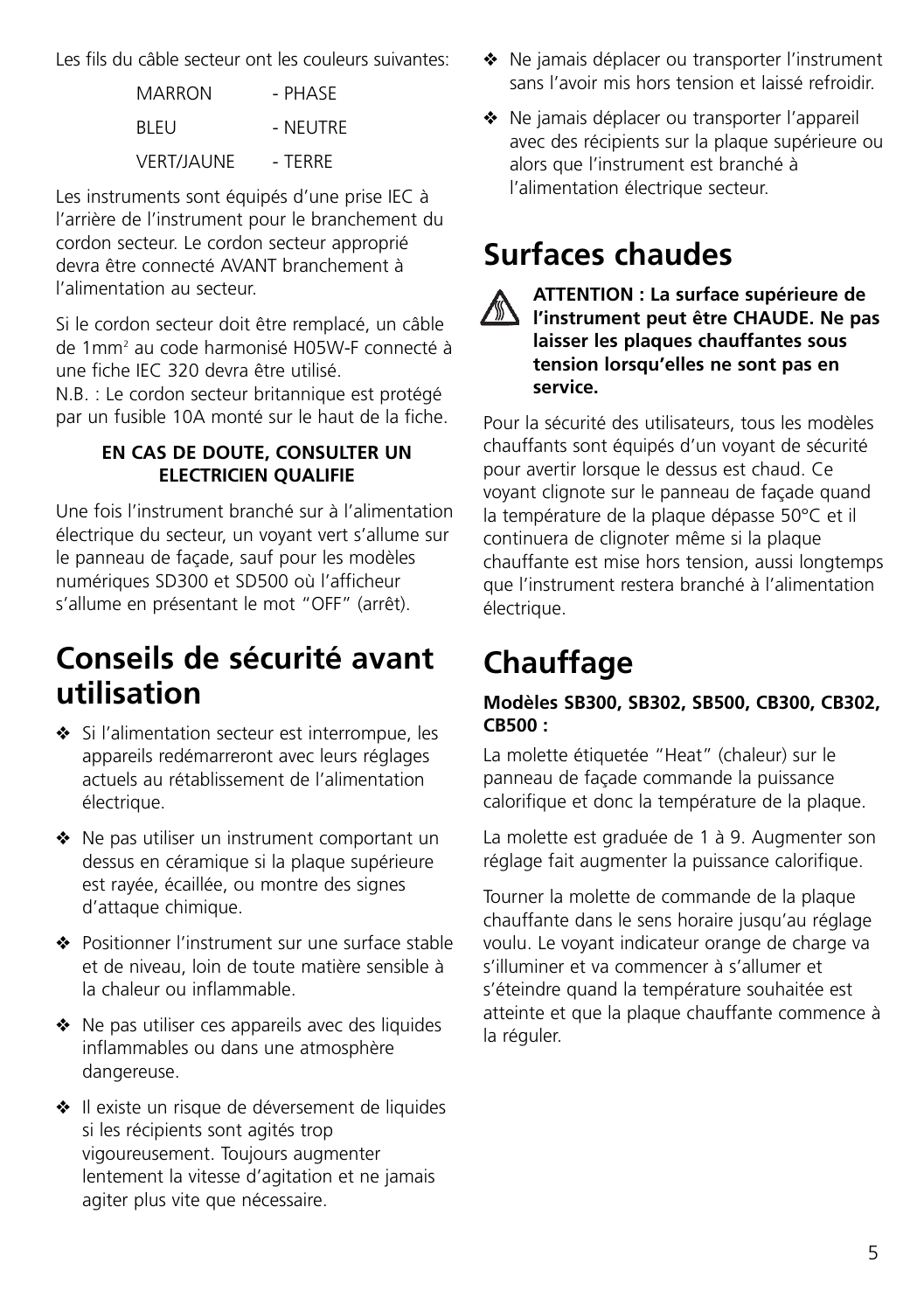### **Modèles SD300 et SD500 :**

Une fois branché à l'alimentation électrique secteur, l'afficheur numérique s'allume et indique le mot OFF.

Mettre l'appareil sous tension on appuyant sur le bouton de gauche des 2 boutons situés sur la gauche de l'afficheur numérique. L'afficheur va maintenant indiquer la température réelle de la plaque en degrés Celsius.

Appuyer sur le bouton "press to set" (appuyer pour régler), le bouton de droite des 2 boutons situés sur la gauche de l'afficheur numérique, et le maintenir enfoncé. L'afficheur va maintenant indiquer la température de consigne.

La température de consigne peut être ajustée en tournant la molette située sur la droite de l'afficheur numérique tout en continuant de maintenir le bouton "press to set". Une fois le réglage voulu affiché, relâcher le bouton "press to set". L'afficheur retourne à l'indication de température réelle de la plaque et l'instrument va commencer à chauffer.

La température de consigne peut être observée à tout moment en appuyant sur le bouton "press to set".

Tourner la molette de réglage sans appuyer sur la commande "press to set" n'aura aucun effet sur le réglage de la plaque chauffante.

### **Modèles CR300 et CR302 :**

La molette étiquetée "Heat" (chaleur) sur le panneau de façade commande la puissance calorifique et donc la température de la plaque. Lorsque l'appareil est sous tension, le voyant pilote range s'allume.

La molette est graduée de 1 à 9. Augmenter son réglage fait augmenter la puissance calorifique.

En fonctionnement, seule la zone définie par le gabarit est chauffée à fond. Les bords extérieurs restent plus froids pour des considérations de sécurité.

Des récipients plus grands que la zone décrite ne devront pas être utilisés. Ne pas respecter cette règle pourra donner lieu à une surchauffe des parties extérieures de l'instrument.

**Attention! Afin d'éviter toute sur-chauffe éventuelle de la lampe infra-rouge, un limiteur de température est installé dans l'appareil et coupera le chauffage si cette température excède 580°C.**

# **Agitation**

#### **Modèles SB301, SB302, CB302 et CR302 :**

La molette étiquetée "Stir" (agiter) sur le panneau de façade commande la vitesse d'agitation.

Elle est étiquetée à l'aide d'une échelle numérique arbitraire, 1 à 9, et tourner la molette sur un réglage supérieur augmente la vitesse d'agitation.

Lorsque l'agitateur est sous tension, le voyant pilote orange s'allume.

### **Nettoyage et soin**

Avant de tenter de nettoyage l'instrument, débrancher l'alimentation électrique secteur et s'assurer que le dessus est FROID.

Nettoyer périodiquement le corps de l'instrument à l'aide d'un chiffon humide et d'une solution de détergent doux. Ne pas utiliser d'agents nettoyants durs ou abrasifs.

**Modèles à dessus céramique** : Il est très facile de garder le dessus céramique propre. Un chiffon humide éliminera normalement la plupart des types de contamination. Pour des tâches plus difficiles, une crème à nettoyer domestique est recommandée. Le nettoyage est facilité si l'on s'occupe rapidement des déversements. Dans tous les cas, les déversements de bases, acide phosphorique et acide fluorhydrique DOIVENT être éliminés immédiatement car ces produits chimiques peuvent attaquer et endommager la vitrocéramique. Veiller à respecter les précautions de sécurité appropriées.

Pendant le nettoyage comme en cours d'utilisation en général, prendre soin de ne pas rayer la surface de la plaque supérieure, car cela pourrait entraîner par la suite des ruptures thermiques.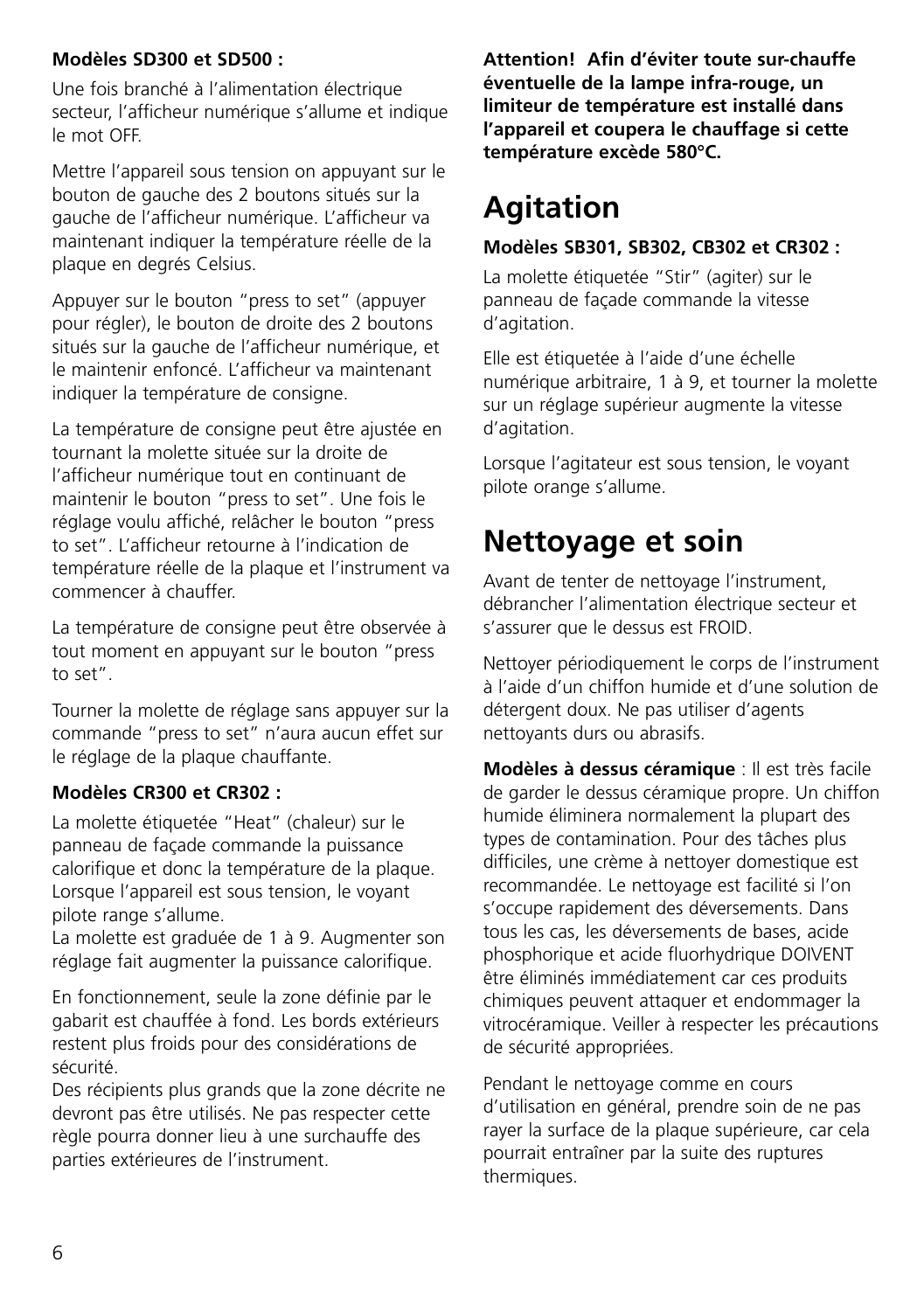#### **AVERTISSEMENT : Un dessus céramique rayé, écaillé, attaqué par des produits chimiques ou endommagé ne doit pas être utilisé.**

**Modèles à dessus métallique :** Les plaques métalliques devront être nettoyées à l'aide d'un chiffon humide et d'une solution de détergent doux. Ne pas utiliser d'agents nettoyants durs ou abrasifs. Le nettoyage est facilité si l'on s'occupe rapidement des déversements. Dans tous les cas, les déversements d'acides et bases DOIVENT être éliminés immédiatement car ces produits chimiques peuvent attaquer et endommager l'alliage d'aluminium. Veiller à respecter les précautions de sécurité appropriées.

### **Entretien et réparation**

Cette gamme de produits ne nécessite pas d'entretien régulier.

### **Note : Il n'y a pas de pièces internes remplaçables par l'utilisateur**

En cas de défaillance du produit, la réparation ou le remplacement des pièces ne devront être entrepris que par un personnel convenablement qualifié. Pour demander conseil ou recevoir le un manuel d'entretien, veuillez contacter le Service technique de Barloworld Scientific Ltd. en mentionnant le modèle et le numéro de série.

Seules les pièces détachées fournies par Barloworld Scientific ou ses agents devront être utilisées. Le montage de pièces non-agréées peut affecter les performances des caractéristiques de sécurité prévues sur l'instrument.

### **Note : l'entraînement de l'agitateur magnétique emploie des aimants forts.**

En cas de doute, veuillez contacter le Service technique Barloworld Scientific Ltd. ou votre point de vente.

Barloworld Scientific France SAS ZI du Rocher Vert - BP 79 77793 Nemours Cedex France Tél: +33 1 64 45 13 13 Fax: +33 1 64 45 13 00 e-mail: bibby@bibby-sterilin.fr

### **Garantie**

Barloworld Scientific Ltd. garantit ces instruments comme exempts de défauts de matériaux et de façon, en utilisation dans les conditions normales de laboratoire, pendant une période de **deux** (2) ans. En cas de réclamation justifiée, Barloworld Scientific remplacera gratuitement tout composant défectueux.

Cette garantie ne s'applique PAS si les dégâts ont été provoqués par un incendie, un accident, un abus d'utilisation, une négligence, un réglage ou une réparation incorrects, ou s'il s'agit de dégâts par adaptation de l'installation, modification, montage de pièces non-agréées ou la réparation par un personnel non-autorisé.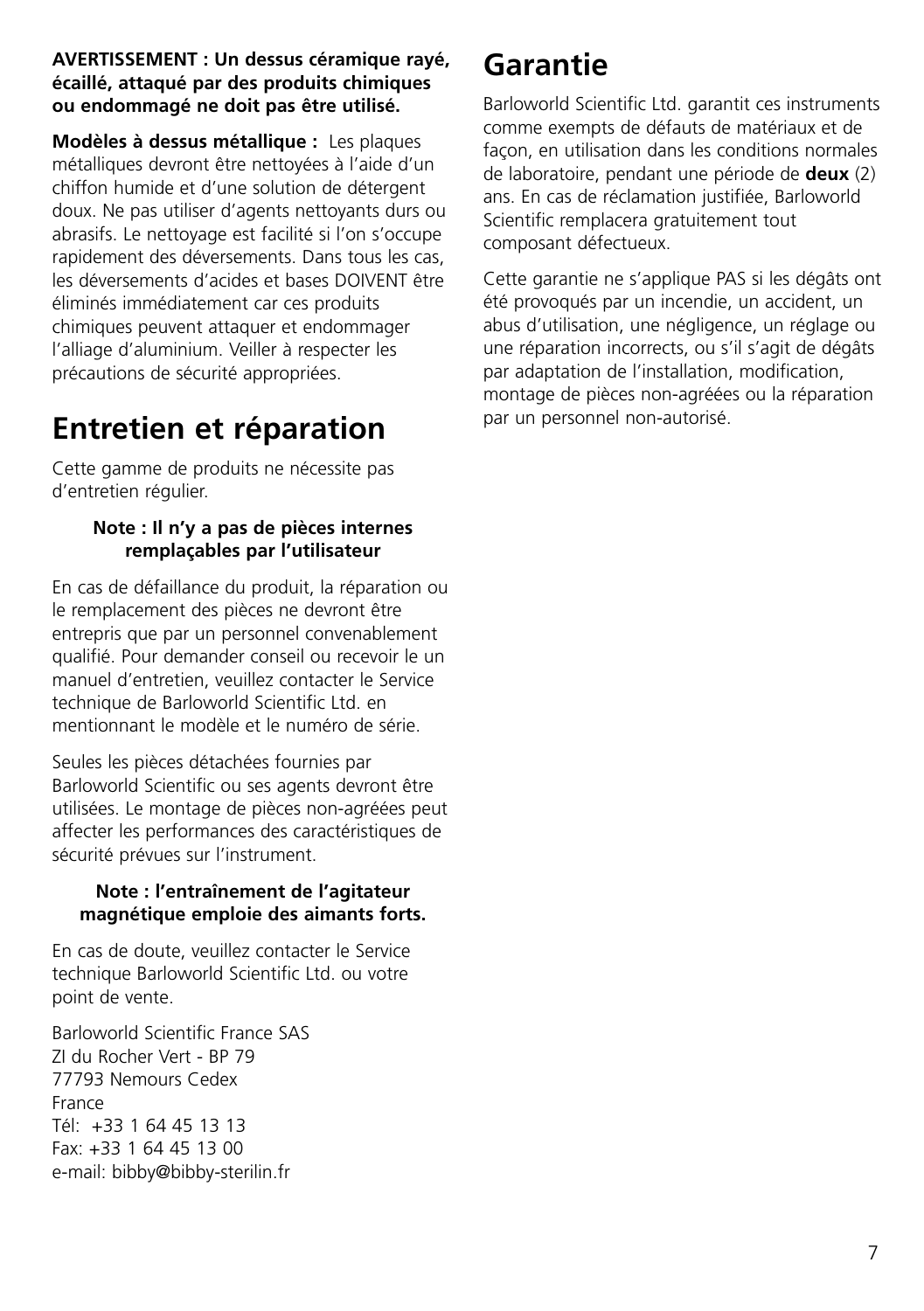# **Informazioni preliminari**

**L'inosservanza delle istruzioni riportate nel presente manuale può pregiudicare le protezioni a corredo del prodotto.**

L'apparecchio deve essere utilizzato esclusivamente nelle condizioni indicate qui di seguito:

- ❖ In locali chiusi
- ❖ In ambienti adeguatamente ventilati
- ❖ A temperature ambiente comprese fra  $+5^{\circ}$ C e  $+40^{\circ}$ C
- ❖ Ad altitudine massima di 2000 m
- ❖ In ambienti con umidità relativa inferiore all'80%
- ❖ In presenza di variazioni di corrente inferiori al 10%
- ❖ In presenza di sovratensioni di categoria II a norma IEC 60364-4-443
- ❖ Grado di inquinamento 2 IEC664

# **Installazione elettrica**

Prima di effettuare l'allacciamento del prodotto alla rete elettrica, si invitano gli utenti a leggere attentamente il presente manuale d'uso, nonché a verificare che l'alimentazione elettrica erogata corrisponda a quella stampigliata sulla piastra riscaldante. Tutti i modelli richiedono i seguenti requisiti di alimentazione: 230 V, 50 Hz, ~, monofase.

Il consumo di corrente dei vari modelli è indicato in tabella:

| Modello | Potenza | Modello | Potenza |
|---------|---------|---------|---------|
| SB300   | 600W    | CB300   | 1200W   |
| SB301   | 50W     | CB302   | 1250W   |
| SB302   | 650W    | CB500   | 2250W   |
| SB500   | 1500W   | CR300   | 900W    |
| SD300   | 600W    | CR302   | 950W    |
| SD500   | 1500W   |         |         |

### **È OBBLIGATORIA LA MESSA A TERRA DELLO STRUMENTO**

Tutti i modelli vengono forniti con due cavi di alimentazione dotati di spine IEC destinate al collegamento allo strumento. Uno è dotato di spina a 3 spinotti inglese, l'altra di una spina "Shuko" a 2 spinotti. Scegliere il cavo idoneo per l'allacciamento alla rete elettrica e gettare l'altro.

Qualora nessuna delle due spine sia idonea, utilizzare il cavo dotato di spina inglese e sostituire la spina; a tal fine, tagliare il cavo, prepararlo e ricollegarlo ad una spina idonea attenendosi alle istruzioni a corredo.

### **È TASSATIVO AFFIDARE L'ESECUZIONE DI QUESTA OPERAZIONE AD UN ELETTRICISTA QUALIFICATO**

NOTA: Leggere le istruzioni stampigliate sulla targhetta d'immatricolazione per verificare che la spina e il fusibile utilizzati siano idonee per la tensione e la potenza indicate sulla targhetta.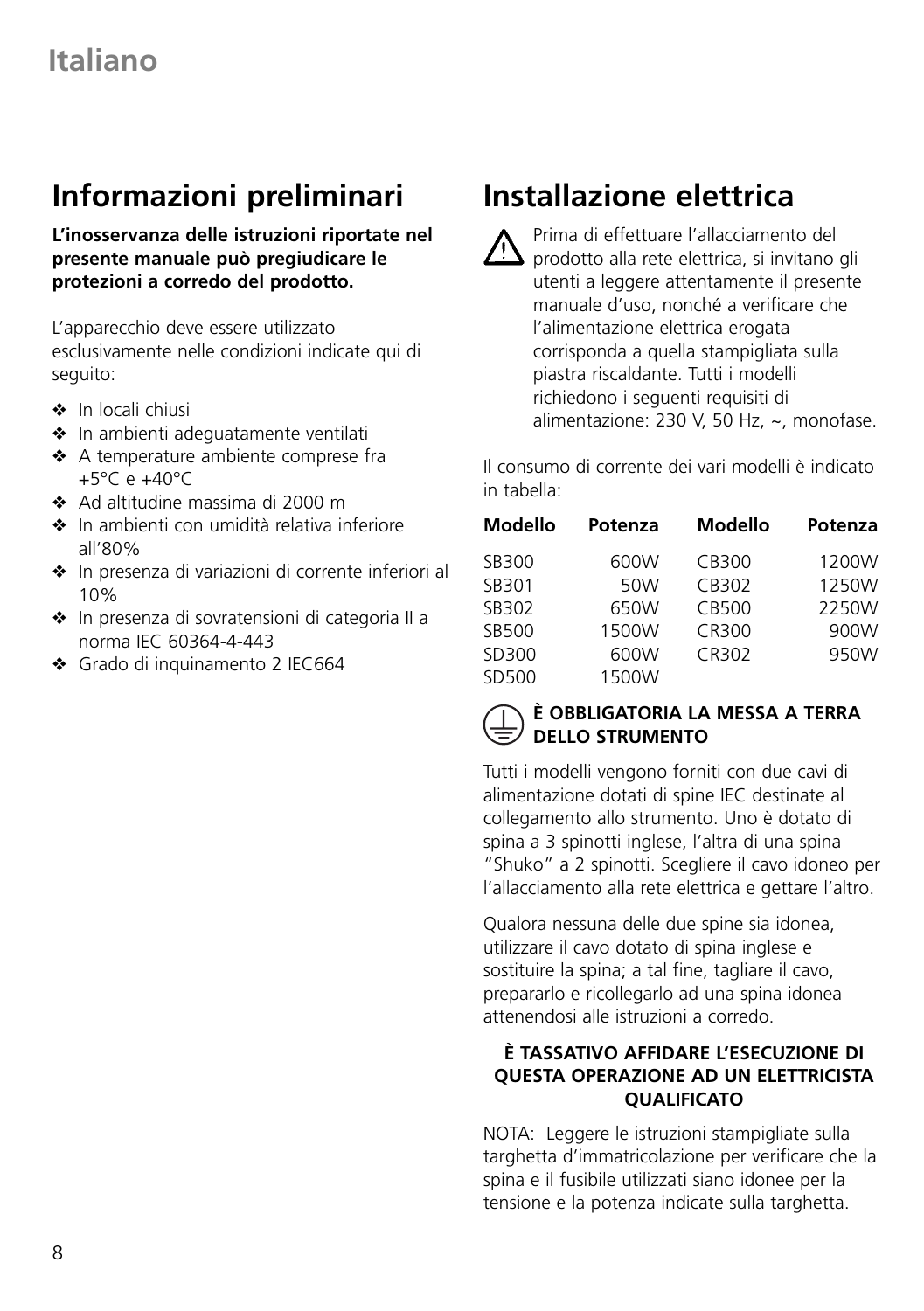Il codice dei fili è indicato qui di seguito:

| <b>MARRONE</b>      | - FASF   |
|---------------------|----------|
| BLU                 | - NFUTRO |
| <b>GIALLO/VERDE</b> | - TFRRA  |

Gli strumenti sono muniti di presa IEC sul pannello posteriore, destinata al collegamento del cavo di alimentazione. Quest'ultimo deve essere inserito in questa presa PRIMA di inserirlo nella presa di rete.

Qualora si debba sostituire il cavo di alimentazione, utilizzare un cavo da 1mm<sup>2</sup> con codice armonizzato H05W-F collegato a una spina IEC 320.

N.B. Il cavo di alimentazione per il mercato inglese è protetto da un fusibile da 10A montato nella parte superiore della spina.

### **IN CASO DI DUBBIO, RIVOLGERSI A UN ELETTRICISTA QUALIFICATO**

Quando lo strumento viene collegato alla rete elettrica, si accende la spia verde posta sul frontale dello strumento, ad eccezione dei modelli digitali SD300 e SD500, nei quali si illumina il display e compare la scritta "OFF".

### **Norme di sicurezza da osservare prima dell'uso**

- ❖ In caso di caduta di corrente, al ripristino della corrente lo strumento viene riavviato con i valori selezionati prima della caduta di corrente.
- ❖ Non utilizzare lo strumento se la base in ceramica è graffiata, scheggiata o presenta danni provocati da sostanze chimiche.
- ❖ Sistemare lo strumento su una superficie solida e piana, lontano da materiali termosensibili o infiammabili.
- ❖ Non utilizzare lo strumento con liquidi infiammabili o in atmosfere pericolose.
- ❖ La mescolatura eccessiva dei contenitori può provocare la fuoriuscita del liquido che contengono. Aumentare gradualmente la velocità dell'agitatore e non raggiungere velocità eccessive.
- ❖ Prima di movimentare o trasportare lo strumento, spegnerlo e lasciarlo raffreddare.
- ❖ Prima di movimentare o trasportare lo strumento, togliere gli eventuali contenitori poggiati sulla piastra e staccare lo strumento dalla presa di corrente.

# **Superfici roventi**



#### **ATTENZIONE: La superficie della piastra riscaldante può essere ROVENTE. Spegnere sempre i riscaldatori dopo l'uso.**

Al fine della sicurezza, tutte le piastre riscaldanti sono dotate di spia di sicurezza destinata a segnalare all'utente che la parte superiore è rovente. La spia lampeggia a luce rossa sul pannello frontale quando la temperatura della piastra supera i 50°e continuerà a lampeggiare anche se il riscaldatore viene spento ma lo strumento è ancora collegato alla rete elettrica.

# **Riscaldamento**

### **Modelli SB300, SB302, SB500, CB300, CB302, CB500:**

La manopola stampigliata con la scritta "Heat" sul pannello frontale regola il calore erogato e quindi la temperatura della piastra.

La manopola presenta suddivisioni graduate da 1 a 9. Maggiore il valore, maggiore il calore erogato.

Ruotare la manopola della piastra riscaldante in senso orario al valore desiderato. Quando viene raggiunta la temperatura desiderata, si accende la spia arancio. Quando la temperatura scende al di sotto di questo valore, la spia si spegne.

### **Modelli SD300 e SD500:**

Quando lo strumento viene collegato alla rete elettrica, si illumina il display digitale e appare la scritta OFF.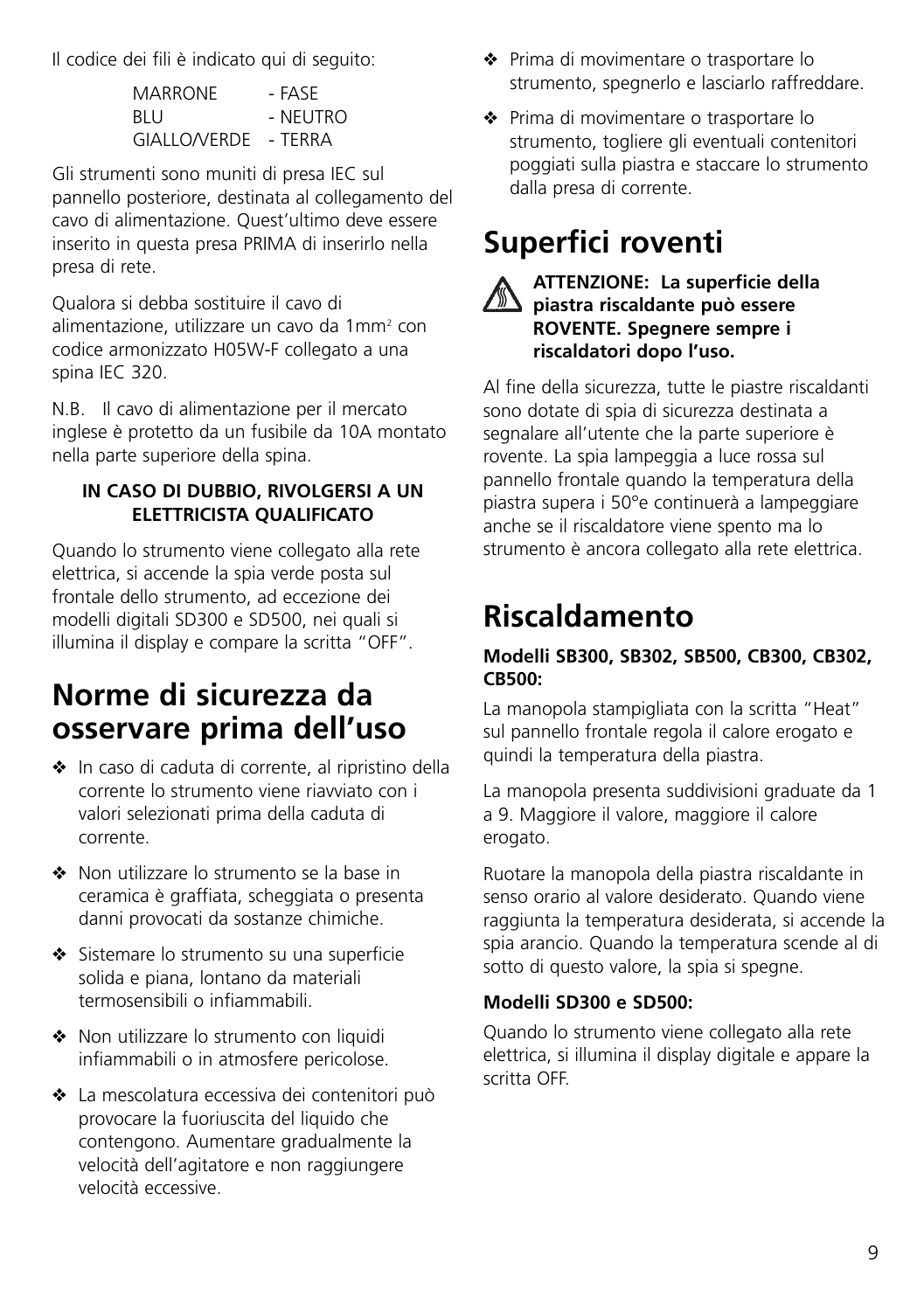Per accendere lo strumento, agire sul pulsante a sinistra dei 2 pulsanti posti a sinistra del display digitale. Il display visualizza la temperatura effettiva della piastra in gradi centigradi.

Premere e tenere premuto il pulsante "press to set", ovvero il pulsante a destra dei 2 pulsanti posti a sinistra del display digitale. Il display visualizza la temperatura prescelta.

Per regolare la temperatura prescelta, ruotare la manopola posta a destra del display digitale e tenere nel contempo premuto il pulsante "press to set". Quando il valore desiderato appare sul display, rilasciare il pulsante "press to set". Il display visualizza di nuovo la temperatura effettiva della piastra riscaldante e lo strumento comincia a riscaldarsi.

La temperatura prescelta può essere verificata in qualsiasi momento agendo sul pulsante "press to set".

La rotazione della manopola di regolazione senza agire sul pulsante "press to set" non ha alcun effetto sulla piastra riscaldante.

### **Modelli CR300 e CR302:**

La manopola con dicitura "Heat" sul pannello frontale regola il calore erogato e quindi la temperatura della piastra. Quando viene raggiunta la temperatura desiderata, si accende la spia arancio.

La manopola presenta suddivisioni graduate da 1 a 9. Maggiore il valore prescelto, maggiore il calore erogato.

Durante l'uso dello strumento, si riscalda completamente soltanto l'area circoscritta dalla grafica. Per motivi di antinfortunistica, i bordi esterni vengono mantenuti ad una temperatura inferiore.

Non utilizzare recipienti più grandi della superficie riscaldata. L'inosservanza di questa norma precauzionale può provocare il surriscaldamento delle parti esterne dello strumento.

**NOTA: per prevenire il surriscaldamento dell'elemento infrarosso riscaldante è stato inserito un limitatore di temperatura che spegne l'elemento riscaldante qualora la temperatura dovesse superare 580°C.**

# **Agitatore**

### **Modelli SB301, SB302, CB302 e CR302:**

La manopola con dicitura "Stir" posta sul pannello frontale regola la velocità dell'agitatore. È contrassegnata da una scala numerica arbitraria, da 1 a 9, maggiore il valore prescelto sulla manopola, maggiore la velocità dell'agitatore.

L'accensione dell'agitatore viene segnalata dall'accensione della spia arancio.

# **Pulizia dello strumento**

Prima di pulire lo strumento, verificare che sia disinserito dalla presa di rete e che la piastra si sia raffreddata.

Pulire periodicamente il corpo dello strumento con un panno umido e una soluzione detergente neutra. Non usare detergenti troppo acidi o abrasivi.

**Modelli in ceramica**: La piastra in ceramica è facile da tenere pulita. È sufficiente l'impiego di un panno umido per eliminare lo sporco ordinario. In presenza di sporco ostinato, ricorrere all'impiego di un detergente in crema per uso domestico. Si consiglia di agire tempestivamente sulle macchie e di pulire immediatamente le macchie provocate dalla fuoriuscita di sostanze alcaline, acido fosforico e acido fluoridrico, onde evitare che danneggino la ceramica. Attenersi scrupolosamente a queste istruzioni.

Durante la pulizia e l'utilizzo dello strumento, avere l'accortezza di non graffiare la base delle piastre riscaldanti onde evitare la conseguente rottura termica.

**ATTENZIONE: Non usare una piastra con base in ceramica che presenta graffi, scheggiature o danni provocati da sostanze chimiche.**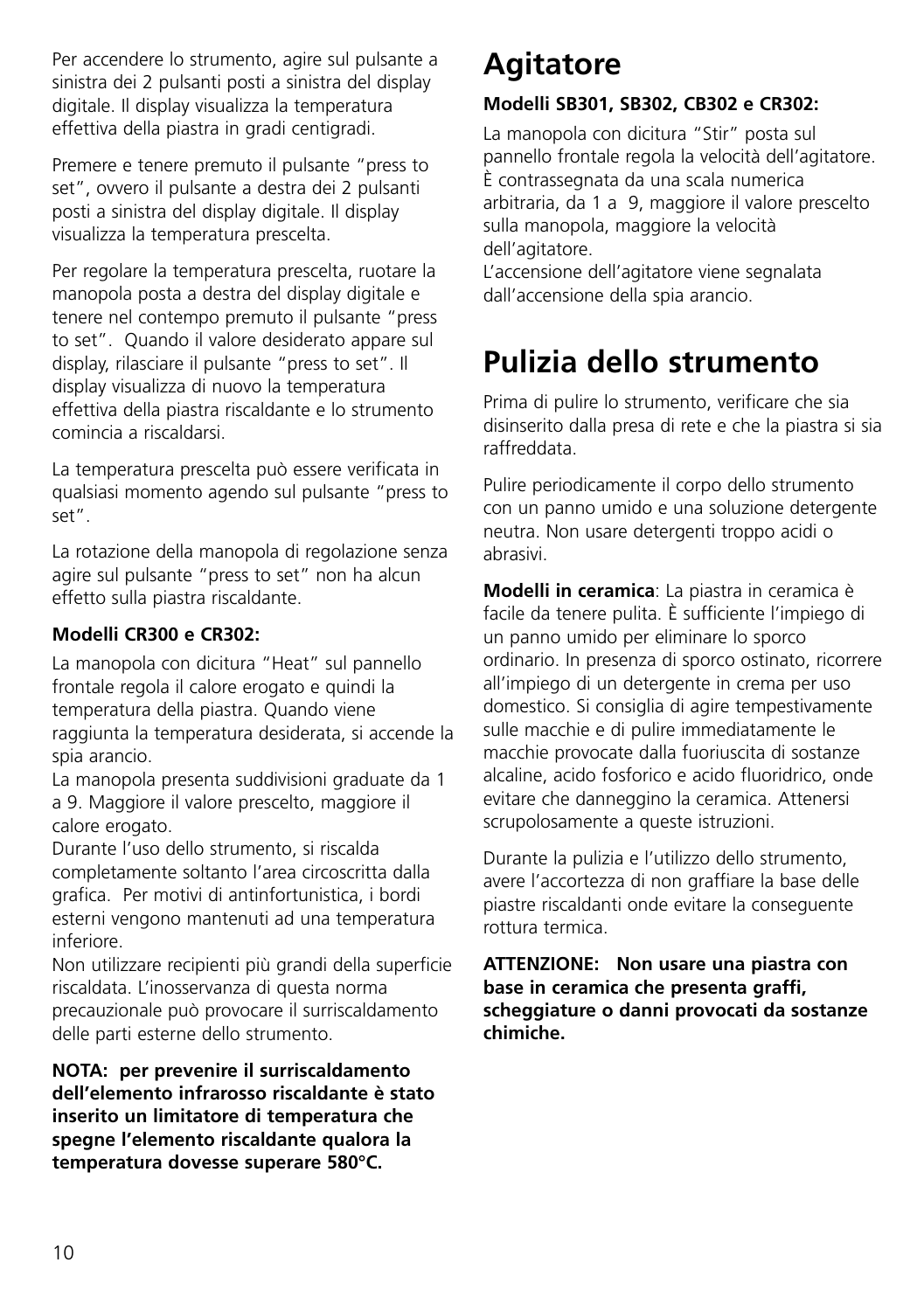**Modelli con base metallica:** Pulire le piastre riscaldanti con base metallica con un panno umido e una soluzione detergente neutra. Non usare detergenti troppo acidi o abrasivi. Si consiglia di agire tempestivamente sulle macchie e di pulire immediatamente le macchie provocate dalla fuoriuscita di sostanze alcaline, acido fosforico e acido fluoridrico onde evitare che danneggino la ceramica. Attenersi scrupolosamente a queste istruzioni.

### **Manutenzione e riparazione**

Questa linea di prodotti non richiede nessun intervento di manutenzione.

#### **Nota: Lo strumento non contiene parti interne sostituibili**

In caso di guasto dello strumento, affidare gli interventi di riparazione o di sostituzione delle parti esclusivamente a tecnici specializzati. Per informazioni utili o per richiedere il manuale di manutenzione, rivolgersi al reparto di assistenza tecnica della Barloworld Scientific Ltd. citando il modello e il numero di matricola.

Utilizzare esclusivamente i ricambi forniti o indicati dalla Barloworld Scientific Ltd. o dai suoi rivenditori. Il montaggio di parti non approvate può pregiudicare le prestazioni dei dispositivi di sicurezza di cui è dotato lo strumento.

#### **Nota: L'agitatore magnetico utilizza magneti molto potenti.**

In caso di dubbio, rivolgersi al reparto di assistenza tecnica della Barloworld Scientific Ltd. o al rivenditore di fiducia.

Barloworld Scientific Italia Srl Via Alcide de Gasperi 56 20077 Riozzo di Cerro al Lambro Milano Italia Tel: +39 (0)2 98230679 Fax: +39 (0)2 98230211 e-mail: marketing@barloworld-scientific.it www.barloworld-scientific.it

### **Garanzia**

La Barloworld Scientific Ltd garantisce lo strumento dai vizi di costruzione o dai difetti di fabbricazione per un periodo di **due** (2) anni purché venga utilizzato in normali condizioni di laboratorio. In caso di valida richiesta di intervento in garanzia, la Barloworld Scientific si impegna a sostituire gratuitamente le parti difettose o l'intero strumento.

NON sono coperti da garanzia i danni imputabili ad incendi, incidenti, inosservanza delle istruzioni per l'uso, negligenza, interventi di regolazione o riparazione errati, nonché ad installazione, adattamento, modifica e montaggio di parti non approvate o ad interventi di riparazione effettuati da personale non autorizzato.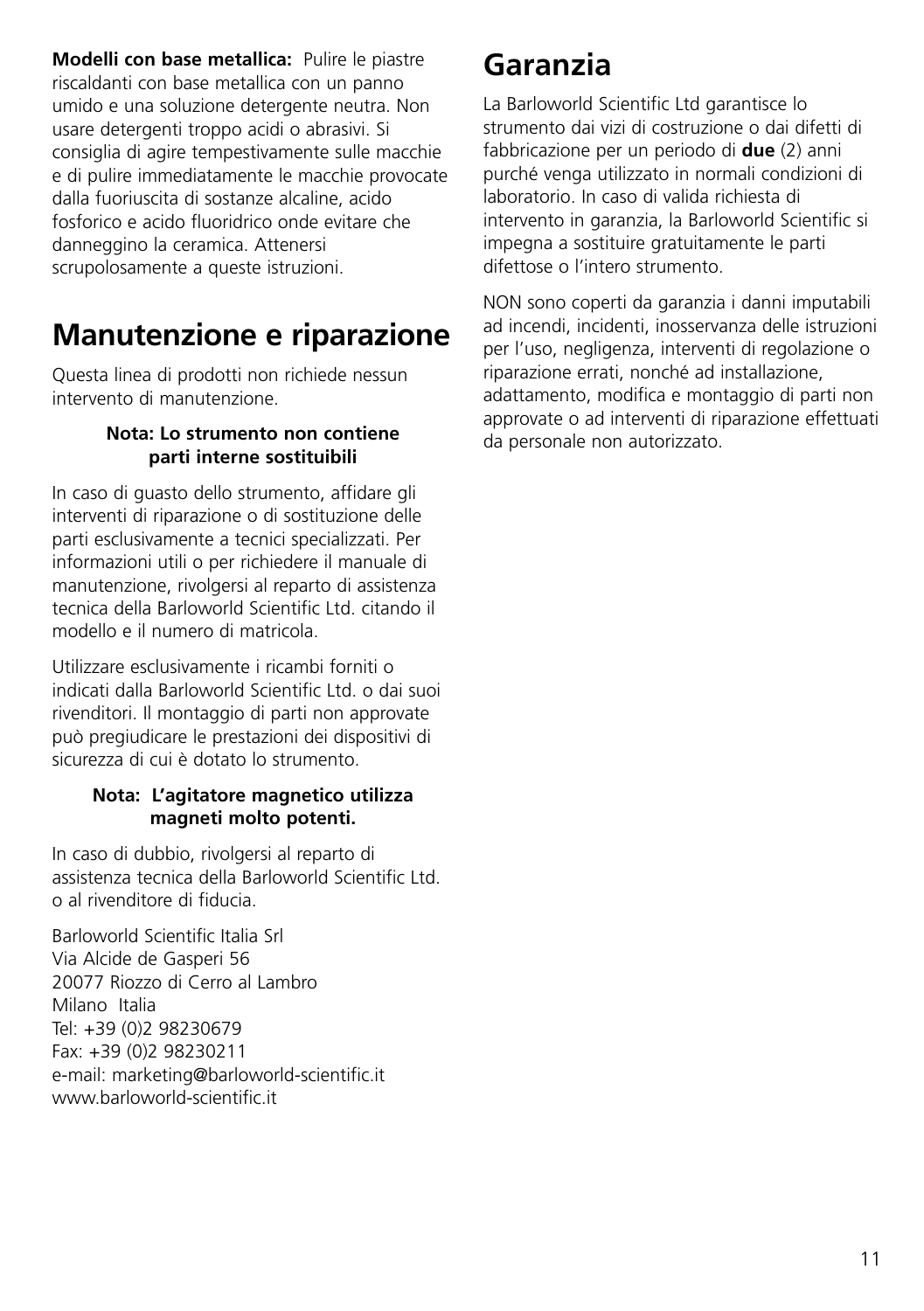### **Antes de usar**

**Si el equipo no se utiliza del modo descrito en este manual podrá afectarse la protección incorporada en el mismo.**

Este equipo ha sido diseñado para funcionar en las condiciones siguientes:

- ❖ en un lugar interior solamente;
- ❖ en una zona bien ventilada;
- ❖ a una temperatura ambiente entre +5°C y  $+40^{\circ}$ C:
- ❖ a una altitud de hasta 2000m;
- ❖ a una humedad relativa no superior al 80%;
- ❖ a fluctuaciones del suministro de la red no superiores al 10% de la nominal;
- ❖ a un sobrevoltaje de la categoría II IEC60364-4-443;
- ❖ a un nivel de polución 2 IEC664

# **Instalación eléctrica**

Antes de efectuar la conexión, deberá leer y comprender el contenido de este manual y asegurar que el suministro de la línea sea adecuado. Esta bomba requiere un suministro monofásico nominal de 230V y  $50$ Hz ~.

El consumo de energía es:

| Modelo | Potencia | Modelo | Potencia |
|--------|----------|--------|----------|
| SB300  | 600W     | CB300  | 1200W    |
| SB301  | 50W      | CB302  | 1250W    |
| SB302  | 650W     | CB500  | 2250W    |
| SB500  | 1500W    | CR300  | 900W     |
| SD300  | 600W     | CR302  | 950W     |
| SD500  | 1500W    |        |          |

### **ESTE EQUIPO DEBE SER CONECTADO A TIERRA**

Todos los modelos se envían con dos cables de la red provistos de enchufes IEC para la conexión al instrumento. Uno incluye un enchufe de 3 clavijas tipo Reino Unido y el otro un enchufe de 2 clavijas tipo "Shuko" para la conexión a la red. Seleccione el cable adecuado a su instalación eléctrica y deseche el otro.

Si ninguno de los enchufes es adecuado, tome el cable con el enchufe tipo Reino Unido y sustitúyalo por uno adecuado. Esta operación requiere cortar el enchufe moldeado, preparar el cable y conectarlo al enchufe recableable conforme con las instrucciones.

### **ES IMPORTANTE QUE ESTA OPERACIÓN SEA LLEVADA A CABO SOLAMENTE POR UN ELECTRICISTA PROFESIONAL CUALIFICADO**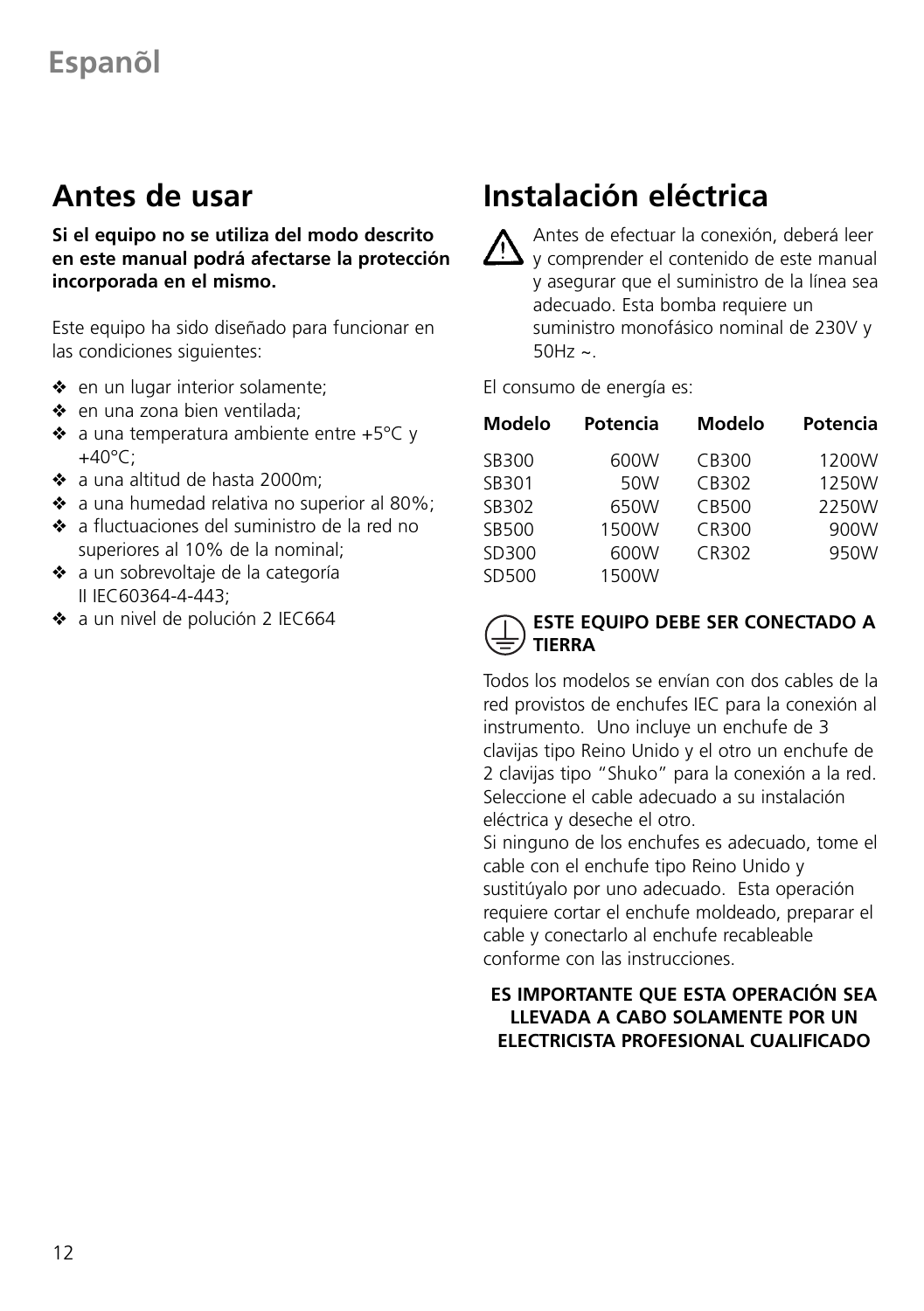NOTA: Consulte la placa de servicio del equipo para asegurar que el enchufe y el fusible sean adecuados para el voltaje y vataje declarado.

Los hilos incluidos en el cable de la red muestran los colores siguientes:

> MARRÓN - ACTIVO  $\Delta$ 7LII - NELITRO VERDE/AMARILLO - TIERRA

El equipo está provisto de una toma tipo IEC en la parte posterior del instrumento para la conexión del cable de la red. El cable de la red adecuado deberá ser conectado ANTES de efectuar la conexión al suministro de la red.

Si es necesario recambiar el cable de la red, deberá utilizarse un cable de 1mm2 con código armonizado H05W-F conectado a un enchufe IEC 320.

N.B. El cable de la red tipo Reino Unido está protegido mediante un fusible de 10A montado en la parte superior del enchufe.

### **EN CASO DE DUDA CONSULTE A UN ELECTRICISTA PROFESIONAL**

Cuando el equipo es conectado al suministro eléctrico de la red se ilumina una luz verde situada en el panel frontal, salvo en los modelos digital SD300 y SD500 donde la pantalla se ilumina mostrando la palabra "OFF" (apagado).

### **Consejos de seguridad antes de usar el equipo**

- ❖ Si se interrumpe el suministro de la red, los elementos reanudarán su marcha con sus ajustes actuales al restaurarse el suministro eléctrico.
- ❖ No use un instrumento con placa de superficie cerámica si está rayada, mellada o muestra señales de ataque químico.
- ❖ Sitúe el instrumento sobre una superficie firme y nivelada alejada de materiales termosensibles o inflamables.
- ❖ No use el instrumento con líquidos inflamables o en atmósferas peligrosas.
- ❖ Existe el peligro de derramarse el líquido si los recipientes se agitan con demasiada fuerza. La velocidad del agitador deberá incrementarse paulatinamente y el instrumento nunca deberá agitar con más rapidez que la necesaria.
- ❖ No mueva ni transporte nunca el instrumento hasta haberlo desenchufado y dejado enfriar lo suficiente.
- ❖ No mueva ni transporte nunca el instrumento con recipientes en la placa superior o mientras el instrumento esté conectado al suministro eléctrico de la red.

# **Superficies**

**AVISO: La superficie superior del instrumento puede estar CALIENTE. No deje los calentadores encendidos cuando no se utilicen.**

Para seguridad del usuario, todos los modelos caldeados van provistos de una luz de seguridad que indica cuándo está caliente la parte superior. Esta luz parpadeará en rojo en el panel frontal si la temperatura de la placa supera los 50°C y continuara parpadeando incluso cuando se apaga el calentador, siempre que el instrumento permanezca conectado al suministro eléctrico.

# **Calentamiento**

### **Modelos SB300, SB302, SB500, CB300, CB302, CB500:**

El botón marcado "Heat" (calor) situado en el panel frontal controla la producción térmica y por consiguiente la temperatura de la placa.

El botón está graduado del 1 al 9. Al incrementar el valor se incrementa la producción térmica.

Gire el botón de control de la placa en sentido de las agujas del reloj hasta obtener el ajuste deseado. La luz indicadora de carga ámbar se iluminará y comenzará a encenderse y apagarse cuando se alcanza la temperatura deseada y la placa comienza a controlar.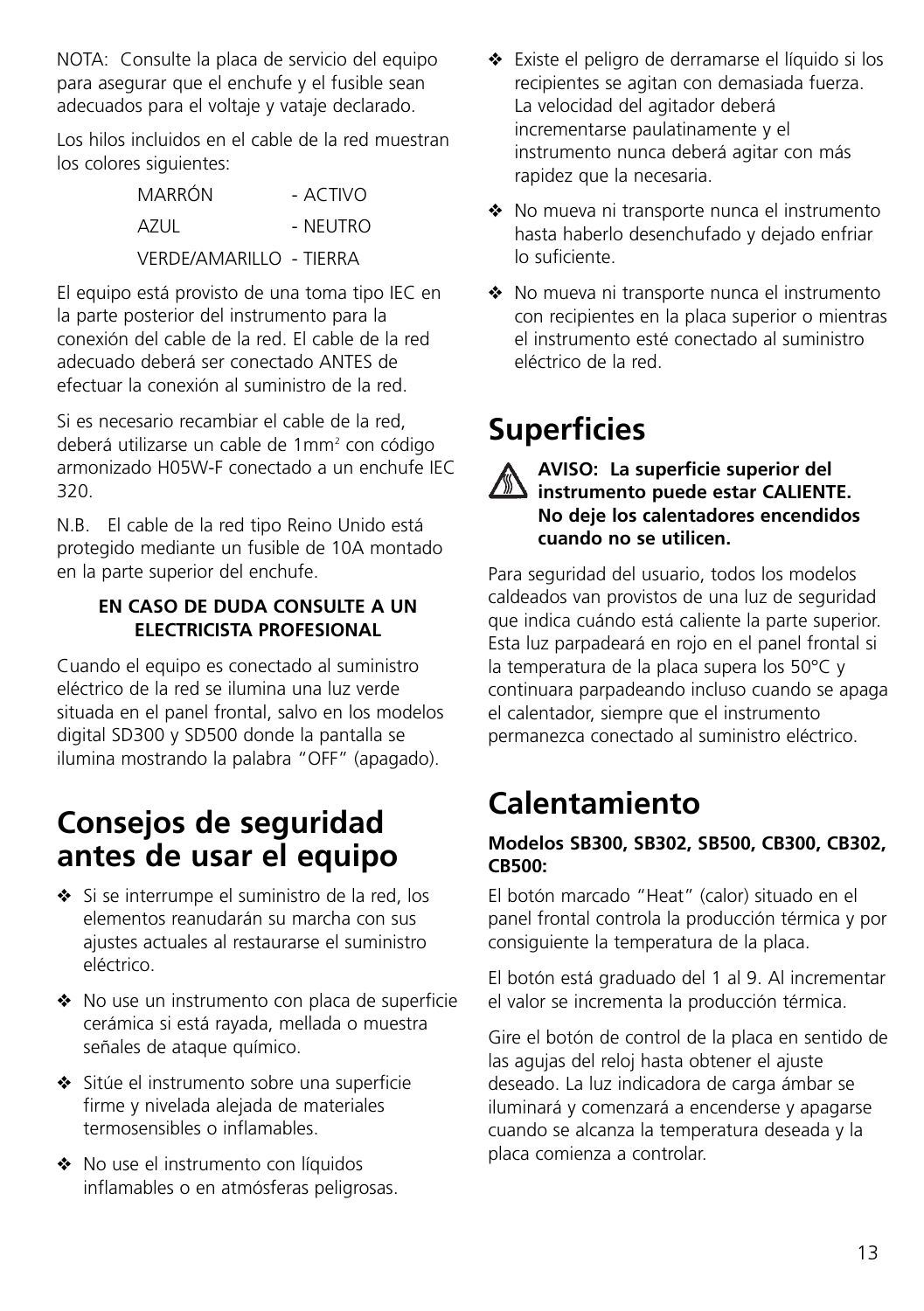### **Modelos SD300 y SD500:**

Cuando el equipo se conecta al suministro eléctrico de la red la pantalla digital se iluminará y visualizará la palabra "OFF" (apagado).

Encienda el equipo pulsando el izquierdo de los 2 botón es situados a la izquierda de la pantalla digital. La pantalla visualizará ahora la temperatura real de la placa en grados Celsius.

Pulse y mantenga pulsado el botón marcado "press to set" (pulsar para ajustar), el derecho de los 2 botón es situados a la izquierda de la pantalla digital. La pantalla visualizará ahora la temperatura ajustada.

La temperatura ajustada puede ser regulada girando el botón situado a la derecha de la pantalla digital mientras se continúa pulsando el botón marcado "press to set". Cuando se visualiza el ajuste deseado suelte al botón marcado "press to set". La pantalla volverá a visualizar la temperatura real de la placa y el instrumento comenzará a calentar.

Podrá observar la temperatura ajustada en cualquier momento pulsando el botón "press to set".

Girando el botón de ajuste sin pulsar el botón marcado "press to set" no afectará en absoluto el ajuste de la placa.

### **Modelos CR300 y CR302:**

El botón marcado "Heat" (calor) en el panel frontal controla la producción térmica y por consiguiente la temperatura de la placa. Al conmutar el calor se ilumina la luz indicadora ámbar.

El botón está graduado del 1 al 9. Al incrementar el valor se incrementa la producción térmica.

En funcionamiento, solamente el área definida por el patrón se calentará por completo. Los bordes exteriores permanecerán más fríos por motivos de seguridad.

No deberán utilizarse recipientes de mayor tamaño que el área descrita, ya que de lo contrario las partes exteriores del instrumento podrán calentarse excesivamente.

**NOTA: Para prevenir una sobre-temperatura del calentador de infrarrojos, se ha instalado un limitador de temperatura, que desconecta la calefacción cuando la temperatura, en placa, supera los 580°C.**

# **Agitado**

### **Modelos SB301, SB302, CB302 y CR302:**

El botón marcado "Stir" (agitar) en el panel frontal controla la velocidad del agitador. Tiene una escala numérica arbitraria del 1 al 9, y al girar el botón a un ajuste más alto se incrementa la velocidad del agitador. Al conmutarse el agitador se ilumina la luz indicadora ámbar.

# **Limpieza y cuidado**

Antes de intentar limpiar el instrumento deberá desconectarse del suministro eléctrico de la red y asegurarse que la parte superior esté fría.

Limpie periódicamente el cuerpo del instrumento con un trapo húmedo y una solución detergente suave. No use productos de limpieza ásperos o abrasivos.

#### **Modelos con placa de superficie cerámica**:

La placa de superficie cerámica es muy fácil de mantener limpia. Con un trapo húmedo normalmente se eliminan la mayoría de los tipos de contaminación. Para retirar manchas más recalcitrantes se recomienda usar un detergente de crema casero. La limpieza se facilita si los derrames se retiran pronto. En cualquier caso, los derrames de álcali, ácido fosfórico y ácido fluorhídrico DEBEN ser retirados inmediatamente debido a que estos productos químicos pueden atacar y dañar la cerámica del vidrio. Asegure que sean adoptadas las precauciones de seguridad pertinentes.

Durante la limpieza y el uso general deberá tenerse cuidado de no rayar la superficie de la placa ya que esto podría resultar en una ruptura térmica ulterior.

**AVISO: La placa de cerámica no deberá ser usada si está rayada, mellada, dañada o ha sufrido ataque químico.**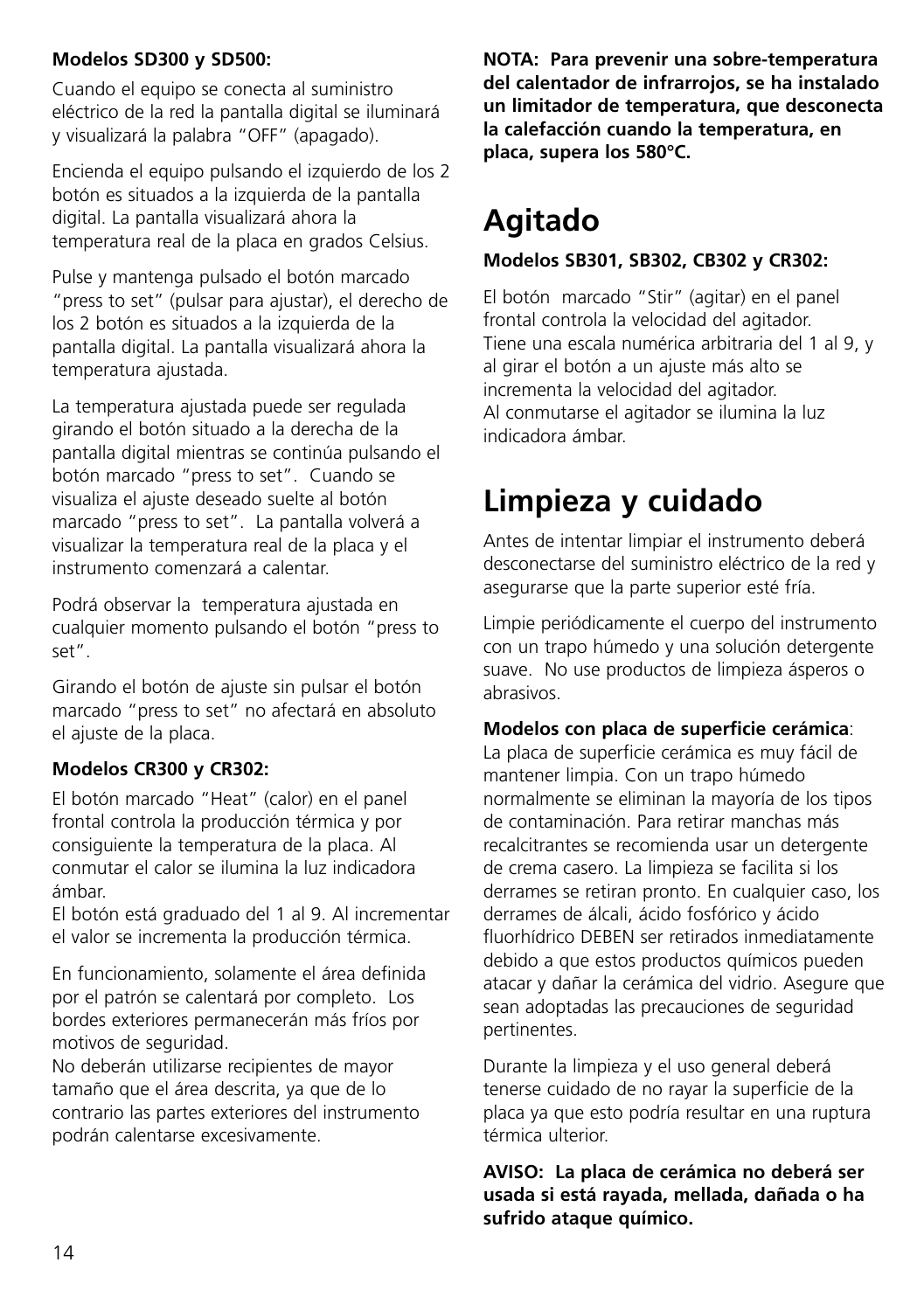### **Modelos con placa de superficie metálica:**

Las placas con superficie metálica deberán limpiarse con un trapo húmedo y una solución detergente suave. No use productos de limpieza ásperos o abrasivos. La limpieza se facilita si los derrames se retiran pronto. En cualquier caso, los derrames de álcali, ácido fosfórico y ácido fluorhídrico DEBEN ser retirados inmediatamente debido a que estos productos químicos pueden atacar y dañar la cerámica del vidrio. Asegure que sean adoptadas las precauciones de seguridad adecuadas.

# **Servicio y reparación**

Los productos de esta gama no requieren servicio rutinario.

#### **Nota: Ho hay piezas internas que puedan ser recambiadas por el usuario.**

En caso de fallar el equipo, toda reparación o recambio deberá ser realizada solamente por personal profesional cualificado. Para solicitar consejo o un manual de servicio por favor póngase en contacto con el Departamento de Servicio Técnico de Barloworld Scientific Ltd. indicando el modelo y el número de serie.

Solamente deberán emplearse piezas de repuesto suministradas por Barloworld Scientific o por su agente autorizado. La instalación de piezas no aprobadas puede afectar la eficacia de las características de seguridad del instrumento.

#### **Nota: En el motor del agitador magnético se incorporan potentes imanes.**

En caso de dudas, por favor póngase en contacto con el Departamento de Servicio Técnico de Barloworld Scientific Ltd. o con la tienda donde compró el producto.

Afora S.A. Calle Aribau 240 08006 Barcelona **Spain** Tel: +343 93-306 98 00 Fax: +343 93-306 98 23 e-mail: marketing@afora.com www.afora.com

### **Garantía**

Barloworld Scientific Ltd. garantiza que este instrumento está libre de defectos en materiales y mano de obra, cuando se usa en condiciones de laboratorio normales, durante un periodo de **dos** (2) años. En el caso de recibir una reclamación justificada, Barloworld Scientific reemplazará gratis cualquier componente defectuoso.

Esta garantía NO es válida si el daño es causado por fuego, accidente, uso incorrecto, descuido, ajuste o reparación incorrectos, daños a causa de adaptación de instalación, modificación, instalación de piezas no aprobadas o reparación realizada por personal no autorizado.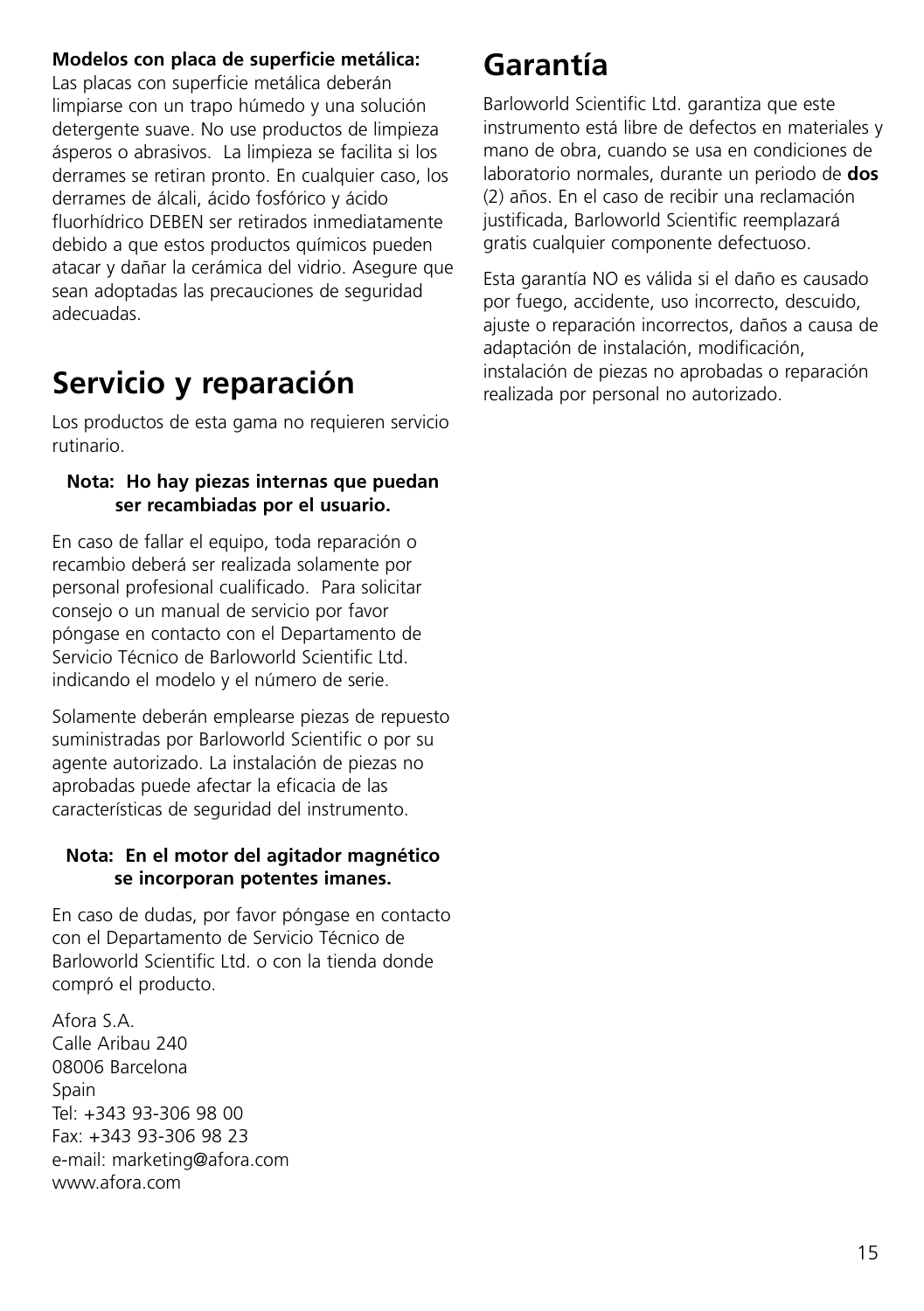### **Vor dem Gebrauch**

**Wird das Gerät nicht entsprechend dieser Anleitung betrieben, so können die Schutzfunktionen des Geräts beeinträchtigt werden.**

Diese Geräte sind für den Einsatz unter folgenden Bedingungen ausgelegt:

- ❖ Nur für den Gebrauch in Innenräumen
- ❖ Für gute Durchlüftung des Raums sorgen
- ❖ Umgebungstemperatur zwischen +5° C und  $+40^{\circ}$  C
- ❖ Höhe: bis zu 2000 m
- ❖ Relative Feuchte nicht über 80%
- ❖ Netzspannungsschwankungen nicht über 10%
- ❖ Überspannungsklasse 2 IEC 6O364-4-443
- ❖ Verschmutzungsgrad 2 IEC664

Diese Produkte entsprechen den harmonisierten

### **Elektrischer Anschluss**

Vor dem Anschließen bitte die Anleitung zunächst aufmerksam durchlesen. Darauf achten, dass die Stromversorgung den Angaben auf dem Typenschild entspricht. Diese Geräte benötigen eine einphasige Wechselstromversorgung mit 230 V, 50 Hz.

Die Stromaufnahme beträgt:

| Modell | Leistung | Modell | Leistung |
|--------|----------|--------|----------|
| SB300  | 600W     | CB300  | 1200W    |
| SB301  | 50W      | CB302  | 1250W    |
| SB302  | 650W     | CB500  | 2250W    |
| SB500  | 1500W    | CR300  | 900W     |
| SD300  | 600W     | CR302  | 950W     |
| SD500  | 1500W    |        |          |

### **DIESE GERÄTE MÜSSEN GEERDET WERDEN**

Das Gerät wird mit zwei Netzkabeln mit unterschiedlichen Steckern geliefert. Das eine Kabel besitzt einen 3-poligen Stecker für Großbritannien, während das andere Kabel mit einem zweipoligen Schuko-Stecker ausgerüstet ist. Wählen Sie das für Ihren Standort geeignete Kabel und entsorgen Sie das andere.

Sollten beide Kabel nicht passen, nehmen Sie bitte das Kabel mit dem GB-Stecker und schließen Sie den entsprechenden neuen Stecker an. Dazu muss der angespritzte Stecker abgeschnitten werden. Dann das Kabel für den neuen Stecker passend machen und diesen entsprechend den jeweiligen Anweisungen anschließen.

### **WICHTIG: EIN SOLCHER ANSCHLUSS DARF NUR VON EINEM ELEKTRO-FACHMANN AUSGEFÜHRT WERDEN**

HINWEIS: Beachten Sie das Typenschild des jeweiligen Geräts um sicher zu sein, dass Stecker und Sicherungen der entsprechenden Spannung und Wattleistung entsprechen.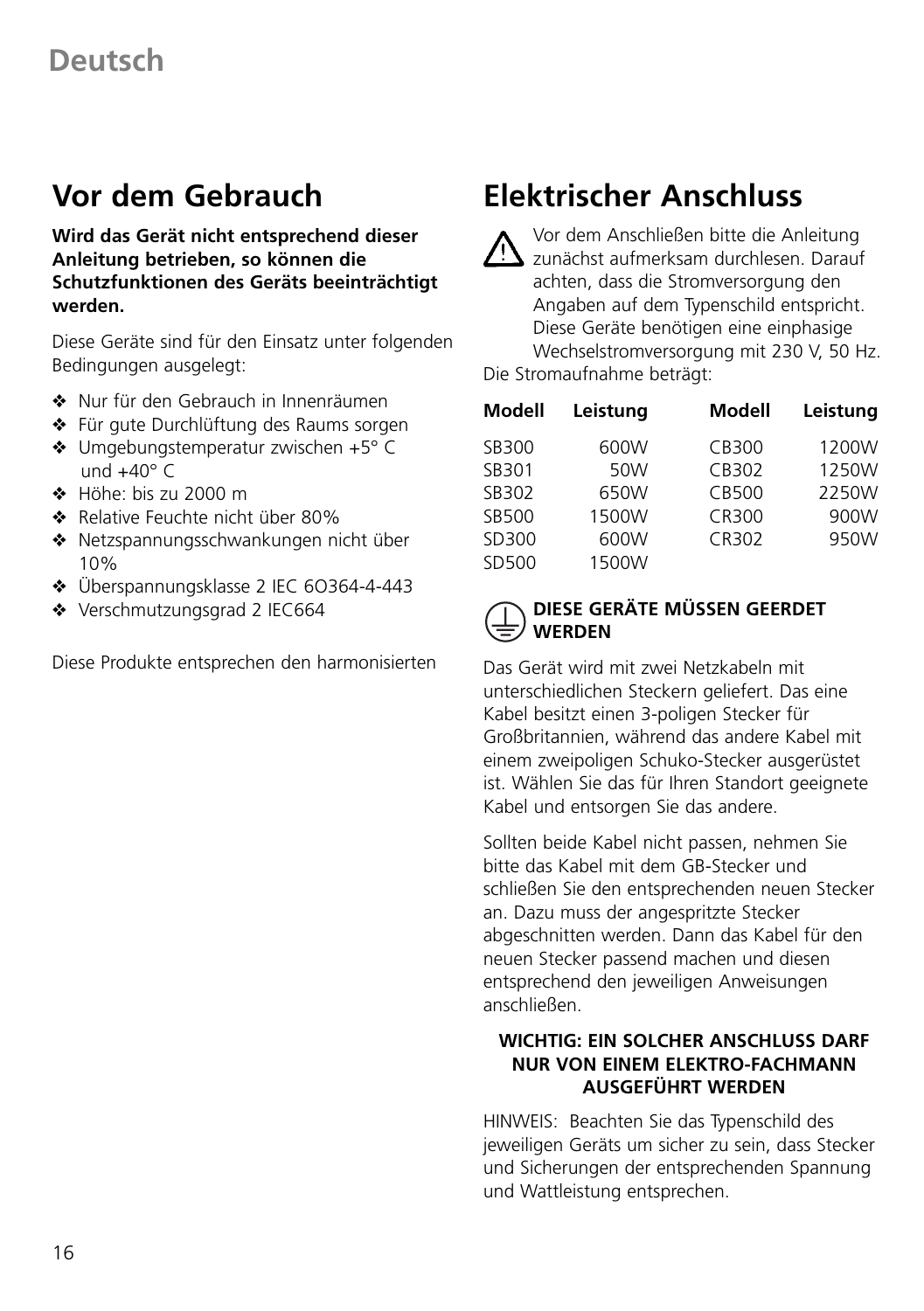Farbkennzeichnung des Netzkabels:

| <b>BRAUN</b> | - PHASENLEITER |
|--------------|----------------|
| <b>BLAU</b>  | $-$ NULLETER   |
| GRÜN/GELB    | - FRDI FITFR   |

Auf der Geräterückseite befindet sich eine Europa-Steckdose für den Anschluss des Netzkabels. Das Kabel an dieser Stelle zuerst einstecken BEVOR der Anschluss an die Stromversorgung erfolgt.

Bei einem eventuellen Austausch des Netzkabels wird ein Kabel vom Typ H05W-F mit 1 mm<sup>2</sup> Adernquerschnitt und Europastecker (IEC 320) benötigt.

Hinweis: Das GB-Netzkabel ist durch eine 10 A Sicherung im Stecker selbst geschützt.

### **IM ZWEIFELSFALL EINEN ELEKTRO-FACHMANN HINZUZIEHEN**

Nach dem Anschluss an die Stromversorgung leuchtet auf der Vorderseite eine grüne Lampe auf. Dies gilt nicht für die Digital-Modelle SD300 und SD500, bei denen stattdessen die Anzeige "OFF" im Display erscheint.

### **Vor dem Gebrauch folgende Sicherheitshinweise beachten**

- ❖ Bei einer Unterbrechung der Stromversorgung laufen die Geräte nach dem Wiedereinschalten mit den zuvor gewählten Einstellungen an.
- ❖ Geräte mit Keramikplatte dürfen nicht verwendet werden, wenn die Heizplatte Kratzer, Ausbrüche oder chemische Verätzungen aufweist.
- ❖ Geräte auf einer ebenen Fläche aufstellen. Von hitzeempfindlichen und entflammbaren Stoffen fernhalten.
- ❖ Die Geräte dürfen nicht mit brennbaren Flüssigkeiten oder in explosionsfähigen Atmosphären verwendet werden.
- ❖ Bei zu starkem Rühren besteht die Gefahr, dass die Flüssigkeit überschwappt. Daher immer mit einer langsamen Rührgeschwindigkeit beginnen und niemals schneller rühren als notwendig.
- ❖ Die Gerät unter keinen Umständen transportieren bevor es abgeschaltet und abgekühlt ist.
- ❖ Das Gerät unter keinen Umständen transportieren, wenn sich Gefäße auf der Oberfläche befinden, oder während das Gerät noch am Netz angeschlossen ist.

# **Heiße Oberflächen**

### **WARNUNG: Die Oberfläche des Geräts kann HEISS sein. Die Heizplatten bei Nichtgebrauch abschalten.**

Zur Sicherheit des Anwenders sind alle beheizten Modelle mit einer Warnleuchte ausgerüstet, die bei erhitzter Platte rot blinkt, wenn die Plattentemperatur über 50° C liegt. Das Blinken wird auch dann fortgesetzt wenn die Heizung ausgeschaltet, das Gerät aber weiter am Netz angeschlossen ist.

# **Erhitzung**

### **Modelle SB300, SB302, SB500, CB300, CB302, CB500:**

Der Regler mit der Bezeichnung "Heat" auf der Vorderseite regelt die Heizleistung und damit die Plattentemperatur.

Der Regler besitzt eine Skala von 1 - 9. Bei einem höheren Wert steht eine größere Heizleistung zur Verfügung.

Den Heizplattenregler im Uhrzeigersinn auf die gewünschte Einstellung stellen. Die gelbe Lampe leuchtet auf und schaltet sich nach Erreichen der gewünschten Temperatur (Regelvorgang der Heizplatte beginnt) ein und aus.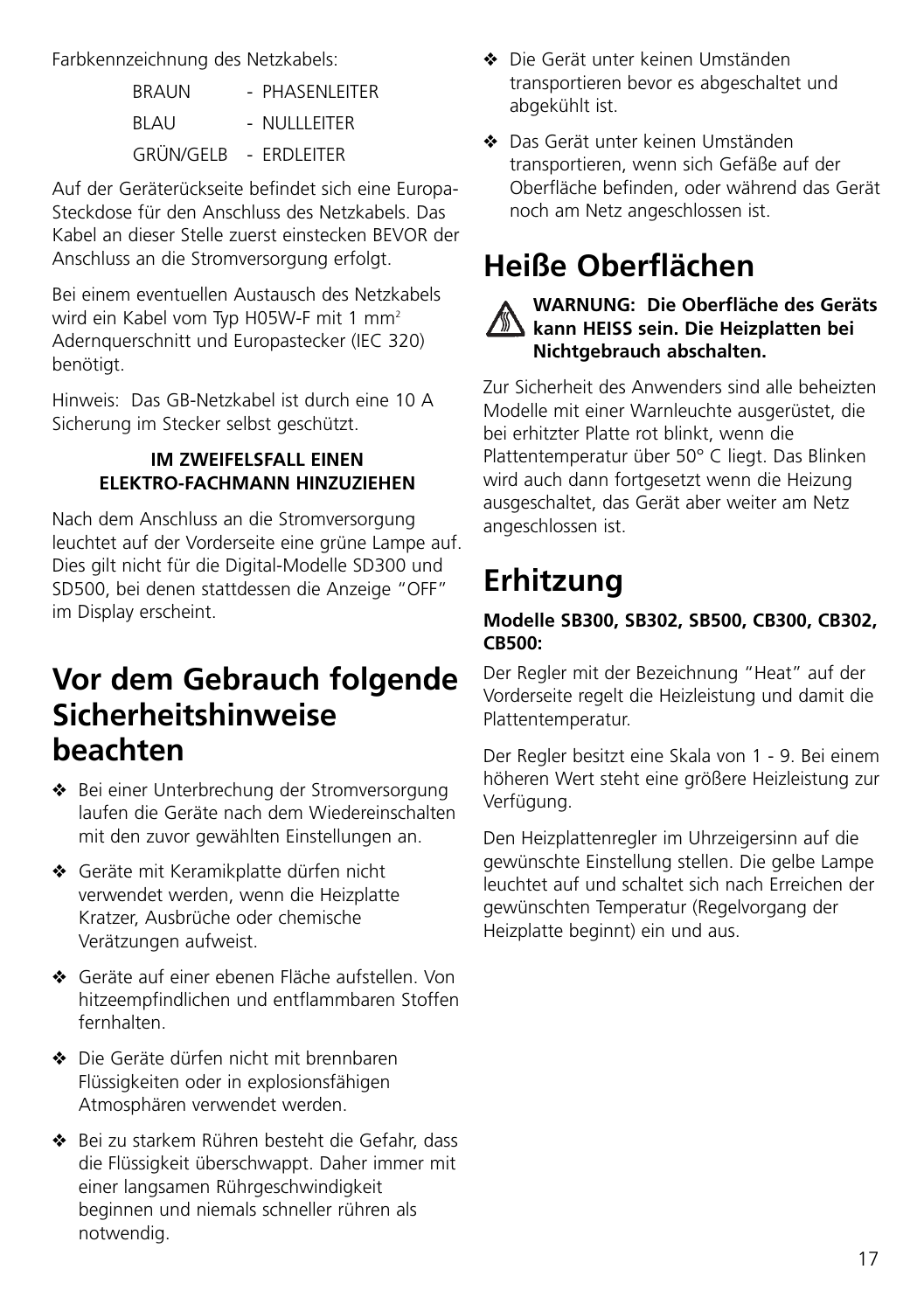### **Modelle SD300 und SD500:**

Nach Anschluss an die Stromversorgung leuchtet das Display auf und zeigt " OFF" an.

Das Gerät durch Drücken der linken Taste neben dem Display einschalten. Das Display zeigt nun die tatsächliche Plattentemperatur in Grad Celsius an.

Die rechte Taste "Press to set" neben dem Display gedrückt halten. Auf der Anzeige erscheint nun die voreingestellte Temperatur.

Die Solltemperatur kann mit dem Regler zur rechten Seite des Displays eingestellt werden, wenn gleichzeitig die Taste "Press to set" gedrückt wird. Nach Erreichen der gewünschten Einstellung die Taste "Press to set" loslassen. Jetzt zeigt das Display wieder die aktuelle Plattentemperatur an und das Gerät heizt sich auf.

Die Solltemperatur kann jederzeit durch Drücken der Taste "Press to set" kontrolliert werden.

Wird der Einstellregler gedreht ohne dass die Taste "Press to set" gedrückt ist, hat dies keinen Einfluss auf die Einstellung der Heizplatte.

### **Modelle CR300 und CR302:**

Der Regler mit der Bezeichnung "Heat" auf der Vorderseite regelt die Heizleistung und damit die Plattentemperatur. Nach Einschalten der Heizung leuchtet die gelbe Lampe auf.

Der Regler besitzt eine Skala von 1 - 9. Bei einem höheren Wert steht eine größere Heizleistung zur Verfügung.

Während des Betriebs wird nur der markierte Bereich vollständig heiß. Der Außenbereich bleibt aus Sicherheitsgründen kühler.

Gefäße, die größer sind als der markierte Bereich, dürfen nicht verwendet werden, da sich sonst die Außenteile des Geräts überhitzen könnten.

**HINWEIS: Um Überhitzung des Infrarot Heizers zu vermeiden ist ein Temperaturbegrenzer eingebaut, der die Heizplatte bei einer Temperatur über 580°C abschaltet.**

### **Rühren**

### **Modelle SB301, SB302, CB302 und CR302:**

Der Regler mit der Bezeichnung "Stir" auf der Vorderseite kontrolliert die Rührgeschwindigkeit. Er besitzt eine Nennwert-Skala von 1 - 9. Ein Höherstellen des Reglers bewirkt eine größere Rührgeschwindigkeit.

Sobald der Rührer eingeschaltet ist, leuchtet die gelbe Lampe auf.

# **Pflege und Reinigung**

Vor dem Reinigen das Gerät vom Netz trennen und darauf achten, dass die Platte kalt ist.

In regelmäßigen Abständen das Gerätegehäuse mit einem feuchten Tuch und einem milden Reinigungsmittel säubern. Keine starken oder scheuernden Reinigungsmittel verwenden.

**Modelle mit Keramikplatte**: Die Keramikplatte lässt sich sehr einfach reinigen. Meistens reicht ein feuchtes Tuch aus. Bei hartnäckigeren Flecken empfiehlt sich Scheuermilch, wie sie auch im Haushalt verwendet wird. Die Reinigung gestaltet sich leichter wenn verschüttete Flüssigkeiten sofort aufgewischt werden. Verschüttungen von Laugen, Phosphorsäure und Flusssäure MÜSSEN sofort beseitigt werden, da sonst das Keramikglas beschädigt werden kann. Auf die entsprechenden Sicherheitsvorkehrungen achten.

Bei der Reinigung und während des Betriebs darauf achten, dass die Heizplatte nicht verkratzt wird, da dies später zu einem Wärmesprung führen kann.

#### **WARNUNG: Eine Keramikplatte, die Kratzer, Ausbrüche oder Verätzungen aufweist darf nicht benutzt werden.**

**Modelle mit Metallplatte:** Die Metallplatte wird mit einem feuchten Tuch und einem milden Reinigungsmittel gesäubert. Keine starken oder scheuernden Reinigungsmittel verwenden. Die Reinigung ist leichter wenn verschüttete Flüssigkeiten sofort aufgewischt werden. Verschüttungen von Laugen und Säuren MÜSSEN sofort beseitigt werden, da diese Chemikalien die Aluminiumlegierung beschädigen können. Auf die entsprechenden Sicherheitsvorkehrungen achten.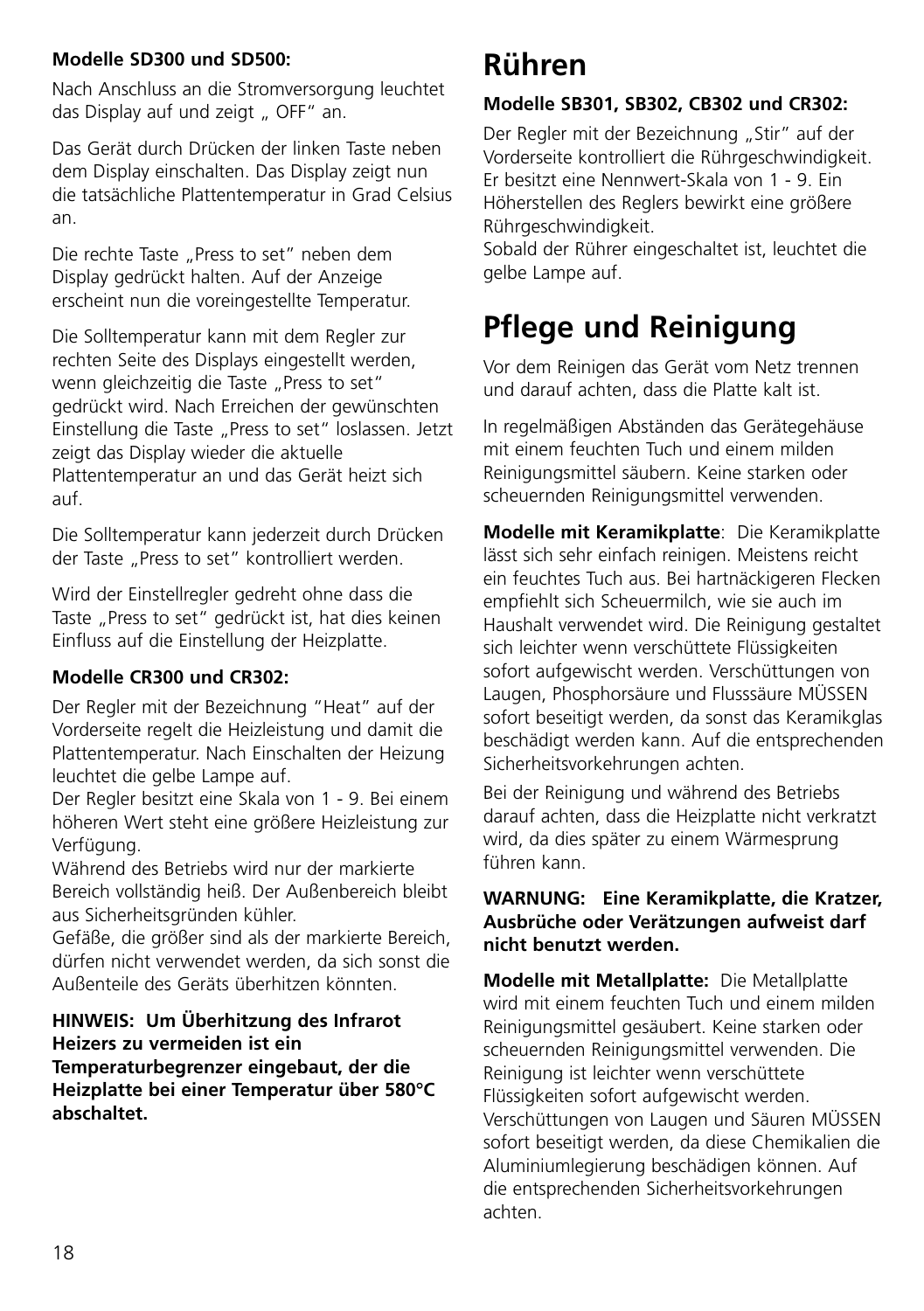## **Wartung und Reparatur**

Für diese Produkte sind keine Wartungsmaßnahmen erforderlich.

#### **Hinweis: Diese Geräte enthalten keine vom Benutzer zu wartenden Teile.**

Eine Reparatur oder Austausch von Ersatzteilen darf nur von geschultem Fachpersonal durchgeführt werden. Hinweise hierzu und ein Wartungshandbuch erhalten Sie von der Technischen Abteilung der Barloworld Scientific Ltd. (Modell- und Seriennummer angeben).

Es dürfen nur Ersatzteile verwendet werden, die von Barloworld Scientific bzw. dessen Niederlassungen geliefert wurden. Der Einbau anderer Teile kann die Sicherheitsfunktionen dieses Geräts beeinträchtigen.

### **Hinweis: Für den Antrieb des Magnetrührers werden starke Magneten verwendet.**

Im Zweifelsfall wenden Sie sich bitte an die Technische Abteilung von Barloworld Scientific Ltd. oder an Ihre Verkaufsstelle.

Barloworld Scientific Ltd. Stone, Staffordshire ST15 0SA United Kingdom Tel: +44 (0) 1785 812121 Fax: +44 (0) 1785 813748 e-mail equipment@barloworld-scientific.com www.barloworld-scientific.com

# **Garantie**

Barloworld Scientific Ltd gewährleistet, dass diese Geräte keine Herstellungs- und Materialmängel aufweisen. Bei Einsatz unter normalen Laborbedingungen gilt diese Garantie für **zwei** (2) Jahre. Im Falle einer gerechtfertigten Reklamation ersetzt Barloworld Scientific das defekte Teil kostenlos.

Diese Garantie gilt NICHT bei Beschädigung durch Feuer, Unfall, Missbrauch, Vernachlässigung, falscher Einstellung oder Reparatur, Schäden durch Adaptierung bei der Installation, Modifizierung, Einbau von nicht zugelassenen Teilen bzw. Reparatur durch unbefugtes Personal.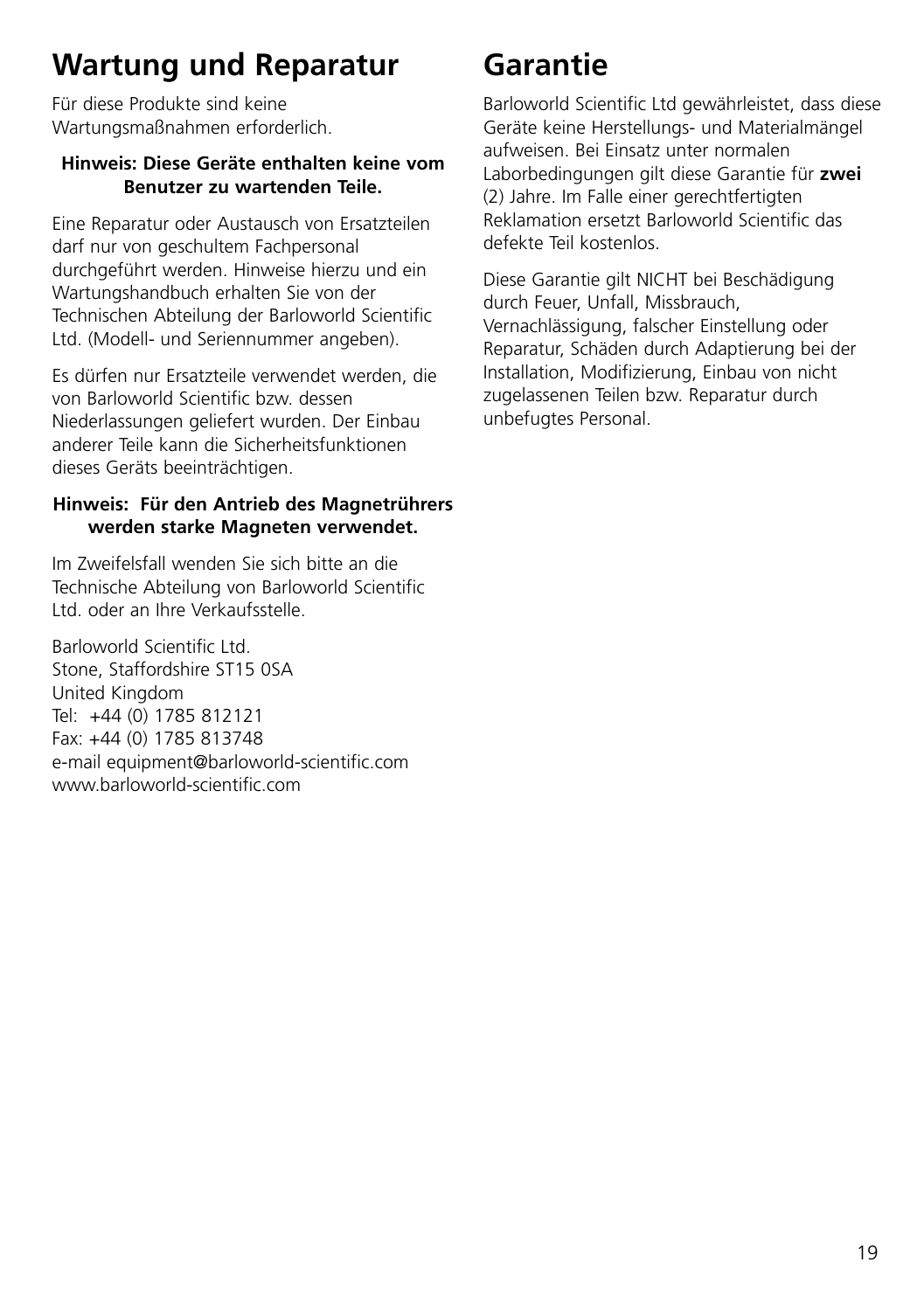These products meet the relevant EC harmonised standards for radio frequency interference and may be expected not to interfere with, or be affected by, other equipment with similar qualifications. We cannot be sure that other equipment used in their vicinity will meet these standards and we cannot guarantee that interference will not occur in practice. Where there is a possibility that injury, damage or loss might occur if equipment malfunctions due to radio frequency interference, or for general advice before use, please contact the Technical Service Department of Barloworld Scientific Ltd.

|                      | <b>Large Hotplates</b>                                                                                                                                                                                                                              |
|----------------------|-----------------------------------------------------------------------------------------------------------------------------------------------------------------------------------------------------------------------------------------------------|
|                      | Models                                                                                                                                                                                                                                              |
|                      | <b>SB300 SB301 SB302 SB500</b><br><b>CB300 CB302 CB500</b><br><b>SD300 SD500 HT3 HT4</b>                                                                                                                                                            |
|                      | These products comply with the requirements of the EU Directives listed below:                                                                                                                                                                      |
| 89/336/EEC           | Electromagnetic Compatibility Directive amended by 93/68/EEC.                                                                                                                                                                                       |
| 73/23/EEC            | Low Voltage Directive amended by 93/68/EEC                                                                                                                                                                                                          |
| standards:           | Compliance with the requirements of these Directives is claimed by meeting the following                                                                                                                                                            |
| EN 61010-2-51: 1995. | EN 61326: 1997 + Amendments A1: 1998, EN 61000-4-2: 1995, EN 61000-4-4: 1995,<br>EN 61000-4-3: 1996, EN 61000-4-5: 1995, EN 61000-4-6: 1996, EN 61000-4-11: 1994.<br>EN 61000-3-2: 2001, EN 61000-3-3: 1995, EN 61010-1: 2001, EN 61010-2-10: 1994. |
|                      | Compliance Certificates and Full Reports.<br>Ref: RETS0505/A/1, RETS0505/A/2, RETS0505/A/3, RETS0505/A/4, RETS0505/A/5,<br>RETS0505/A/6, RETS0505/A/7, RETS0505/A/8,                                                                                |
|                      | From "Epsilon Technical Services" an Independent Accredited Test House Showing<br>Compliance to the above Standards are available on request.                                                                                                       |
|                      |                                                                                                                                                                                                                                                     |
| CE Mark Affixed 02   |                                                                                                                                                                                                                                                     |
| Signed:<br>Date:     | (Mr D E Hicks)                                                                                                                                                                                                                                      |
| Authority:           | Technical / Development Manager                                                                                                                                                                                                                     |
|                      | For                                                                                                                                                                                                                                                 |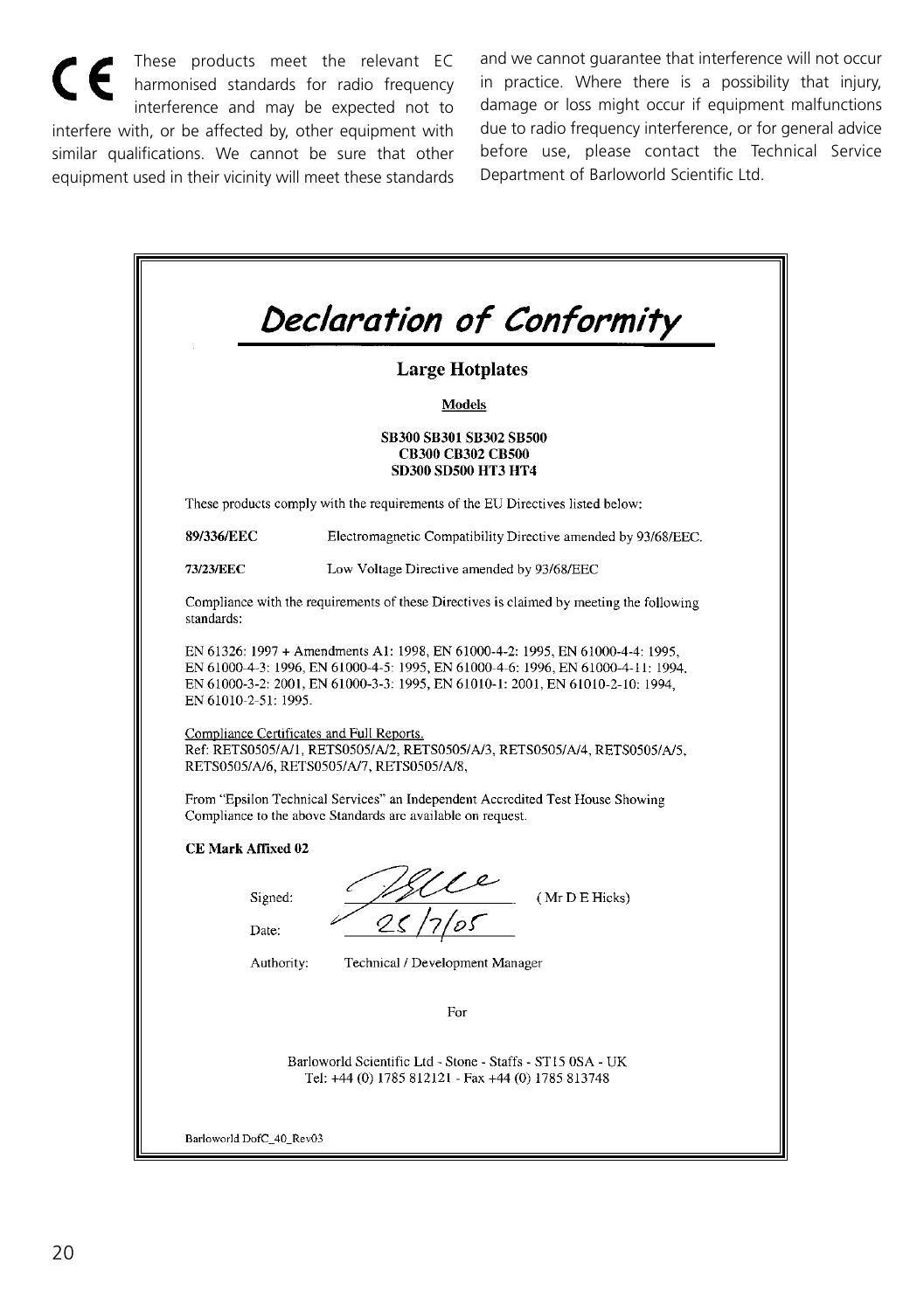# Declaration of Conformity

#### Infra-red Hotplate & **Infra-red Hotplate Stirrer**

Models

#### **CR300, CR302**

These products comply with the requirements of the EU Directives listed below:

89/336/EEC Electromagnetic Compatibility Directive amended by 93/68/EEC.

73/23/EEC Low Voltage Directive amended by 93/68/EEC.

Compliance with the requirements of these Directives is claimed by meeting the following standards:

EN 61326: 1997 + Amendments A1 & A2. (Electrical Equipment for Measurement, Control and Laboratory use).

EN 61010-1: 2001. (Safety Requirements Electrical Equipment for Measurement, Control and Laboratory use).

EN 61010-2-010: 2003. (Particular requirements for laboratory equipment for heating of materials).

Compliance Certificates and Full Reports

Ref: RETS(E)1002/A/1, RETS(L)1002/A/2, from 'Epsilon Technical Services' (an Independent Accredited Test House) showing compliance to the above standards, are available on request.

CE mark affixed '04.

(Mr D E Hicks) Signed: Date:

Technical / Development Manager Authority:

For

Barloworld Scientific Ltd - Stone - Staffs - ST15 0SA - UK Tel: +44 (0) 1785 812121 - Fax +44 (0) 1785 813748

Barloworld DofC\_53\_Rev02